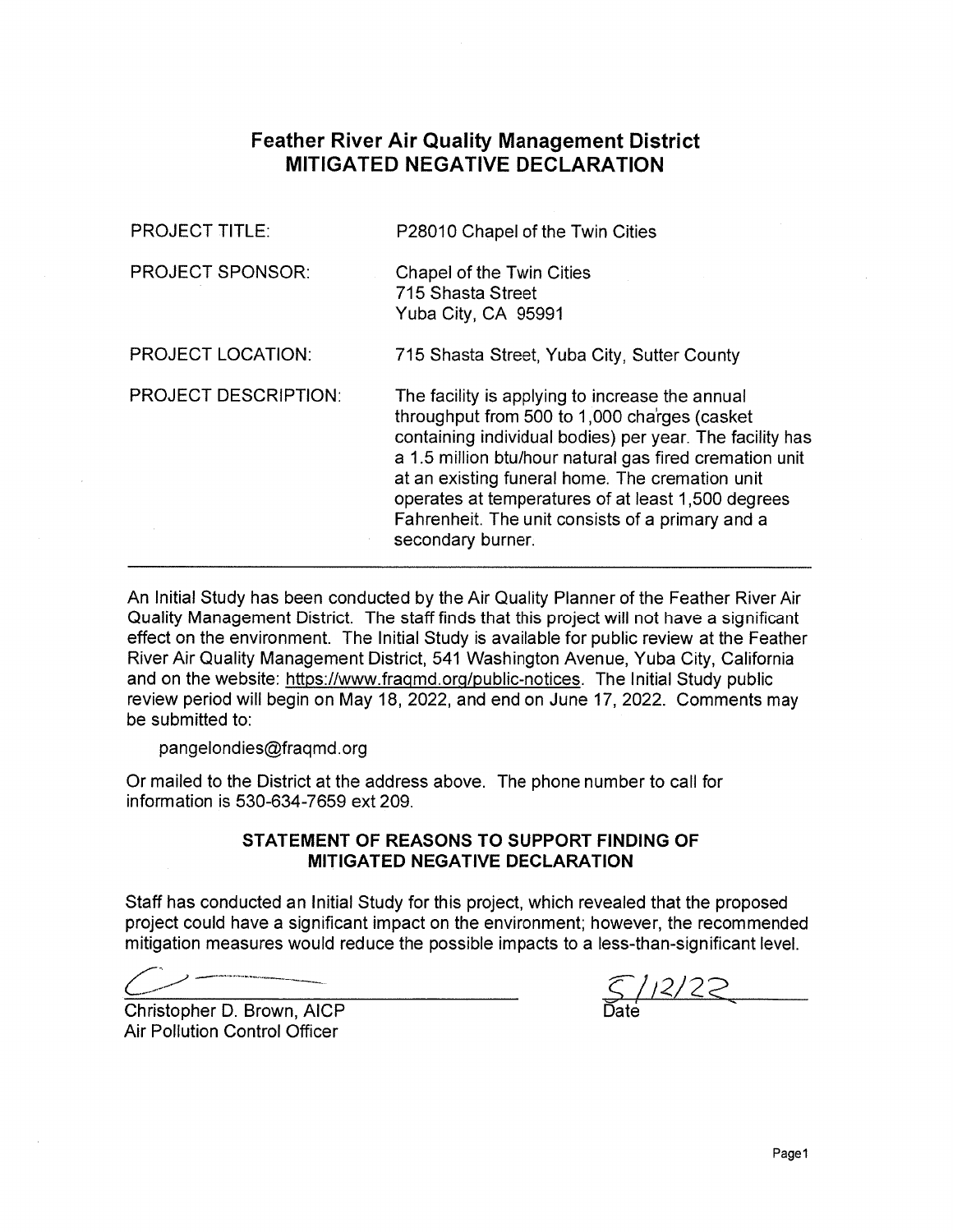Project Location:

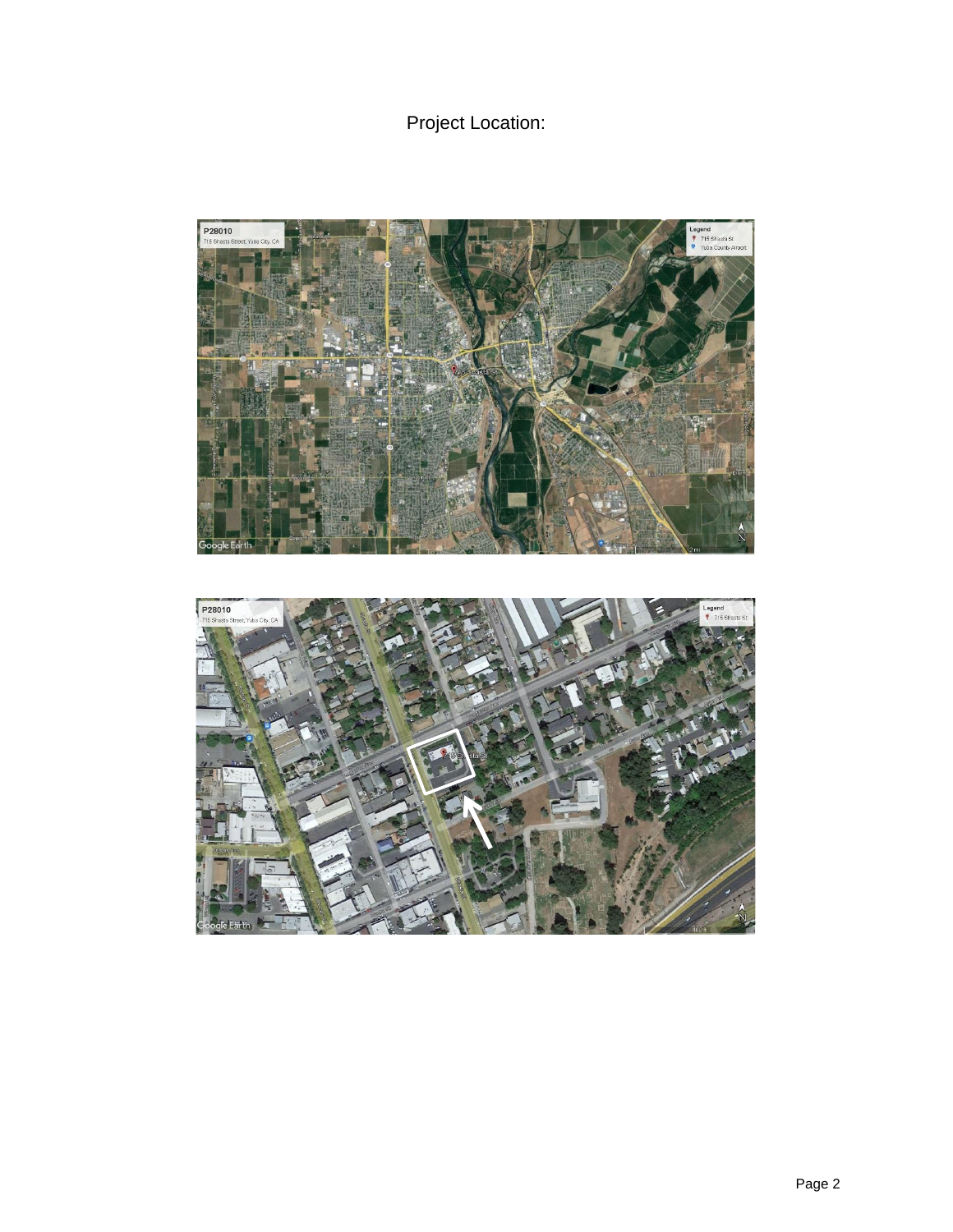# **CEQA Environmental Checklist**

## **PROJECT DESCRIPTION AND BACKGROUND**

**Project Title: 28010 Chapel of the Twin Cities Lead agency name: Feather River Air Quality Management District Address:** 541 Washington Avenue, Yuba City, CA 95991 **Contact person:** Peter Angelonides **Phone number:** (530) 634-7659 Ext. 209 **Project sponsor's name:** Chapel of the Twin Cities 715 Shasta Street Yuba City, CA 95991

**Project Location:** 715 Shasta Street, Yuba City, Sutter County **General plan description:** Community Commercial **Zoning:** Commercial **Description of project:**

**The facility is applying to increase the annual throughput from 500 to 1,000 charges (casket containing individual bodies) per year. The facility has a 1.5 million btu/hour natural gas fired cremation unit at an existing funeral home. The cremation unit operates at temperatures of at least 1,500 degrees Fahrenheit. The unit consists of a primary and a secondary burner.** 

#### **Surrounding land uses and setting:**

The site is developed. The facility is surrounded by commercial uses to the north and south. There are residential properties located to the east and west.

**Other public agencies whose approval is required** (e.g. permits, financial approval, or participation agreements)**:** None identified**.**

#### **NATIVE AMERICAN CONSULTATION**

|                          |                      | Have California Native American tribes traditionally and culturally affiliated with |
|--------------------------|----------------------|-------------------------------------------------------------------------------------|
|                          |                      | the project area requested consultation pursuant to Public Resources Code           |
| (PRC) section 21080.3.1? | $\Box$ Yes $\Box$ No |                                                                                     |

#### **If yes, ensure that consultation and heritage resource confidentiality follow PRC sections 21080.3.1 and 21080.3.2 and California Government Code 65352.4**

Note: Conducting consultation early in the CEQA process allows tribal governments, lead agencies, and project proponents to discuss the level of environmental review, identify and address potential adverse impacts to tribal cultural resources, and reduce the potential for delay and conflict in the environmental review process. (See Public Resources Code section 21080.3.2.) Information may also be available from the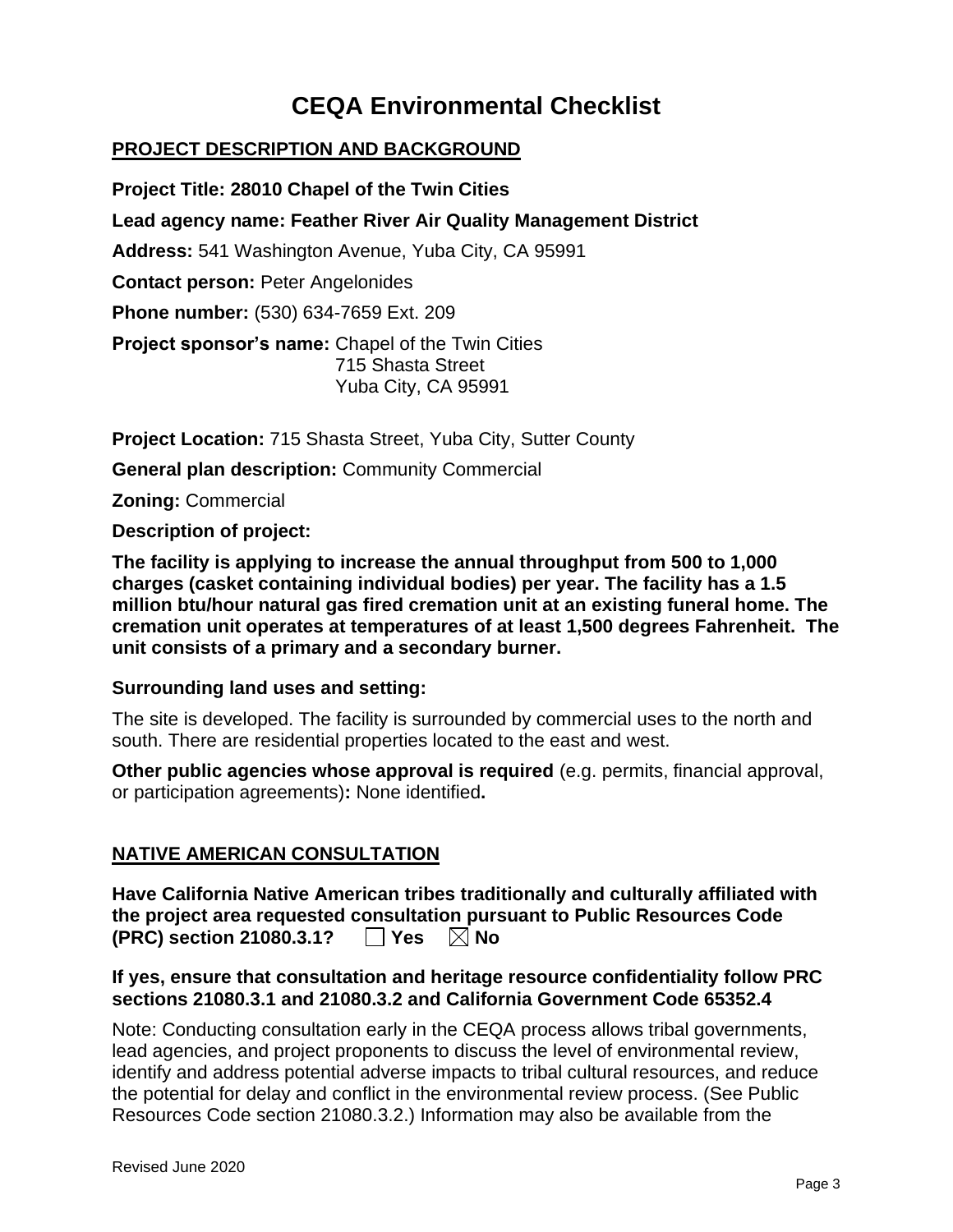California Native American Heritage Commission's Sacred Lands File per Public Resources Code section 5097.96 and the California Historical Resources Information System administered by the California Office of Historic Preservation. Please also note that Public Resources Code section 21082.3(c) contains provisions specific to confidentiality.

## **ENVIRONMENTAL FACTORS POTENTIALLY AFFECTED:**

The environmental factors checked below would be potentially affected by this project. Please see the checklist beginning on page 4 for additional information.

| Aesthetics                                  | <b>Agriculture and Forestry</b>  |
|---------------------------------------------|----------------------------------|
| <b>Air Quality</b>                          | <b>Biological Resources</b>      |
| <b>Cultural Resources</b>                   | Energy                           |
| Geology/Soils                               | Greenhouse Gas Emissions         |
| $\boxtimes$ Hazards and Hazardous Materials | ∐ Hydrology/Water Quality        |
| Land Use/Planning                           | <b>Mineral Resources</b>         |
| <b>Noise</b>                                | Population/Housing               |
| <b>Public Services</b>                      | Recreation                       |
| Transportation                              | <b>Tribal Cultural Resources</b> |
| <b>Utilities/Service Systems</b>            | Wildfire                         |
| <b>Mandatory Findings of Significance</b>   |                                  |
|                                             |                                  |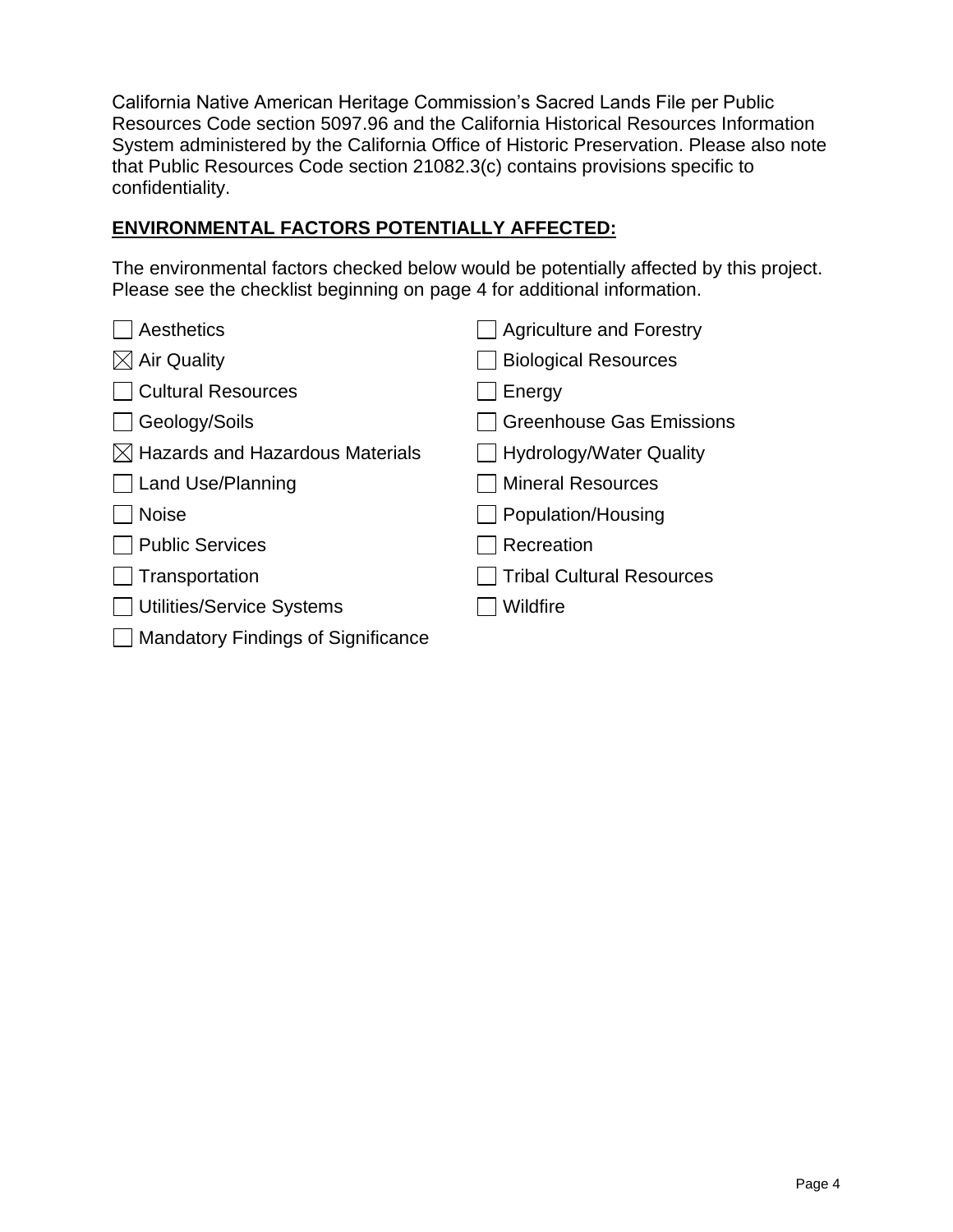#### **DETERMINATION**

#### **On the basis of this initial evaluation (choose one):**

| $\Box$ I find that the proposed project COULD NOT have a significant effect on the |
|------------------------------------------------------------------------------------|
| environment, and a NEGATIVE DECLARATION will be prepared.                          |

 $\boxtimes$  I find that although the proposed project could have a significant effect on the environment, there will not be a significant effect in this case because revisions in the project have been made by or agreed to by the project proponent. A MITIGATED NEGATIVE DECLARATION will be prepared.

 $\Box$  I find that the proposed project MAY have a significant effect on the environment, and an ENVIRONMENTAL IMPACT REPORT is required.

- $\Box$  I find that the proposed project MAY have a "potentially significant impact" or "potentially significant unless mitigated" impact on the environment, but at least one effect 1) has been adequately analyzed in an earlier document pursuant to applicable legal standards, and 2) has been addressed by mitigation measures based on the earlier analysis as described on attached sheets. An ENVIRONMENTAL IMPACT REPORT is required, but it must analyze only the effects that remain to be addressed.
- I I find that although the proposed project could have a significant effect on the environment, because all potentially significant effects (a) have been analyzed adequately in an earlier EIR or NEGATIVE DECLARATION pursuant to applicable standards, and (b) have been avoided or mitigated pursuant to that earlier EIR or NEGATIVE DECLARATION, including revisions or mitigation measures that are imposed upon the proposed project, nothing further is required.

Peter Angelonides 5/11/2022

Print Name **Signature** Signature **Date**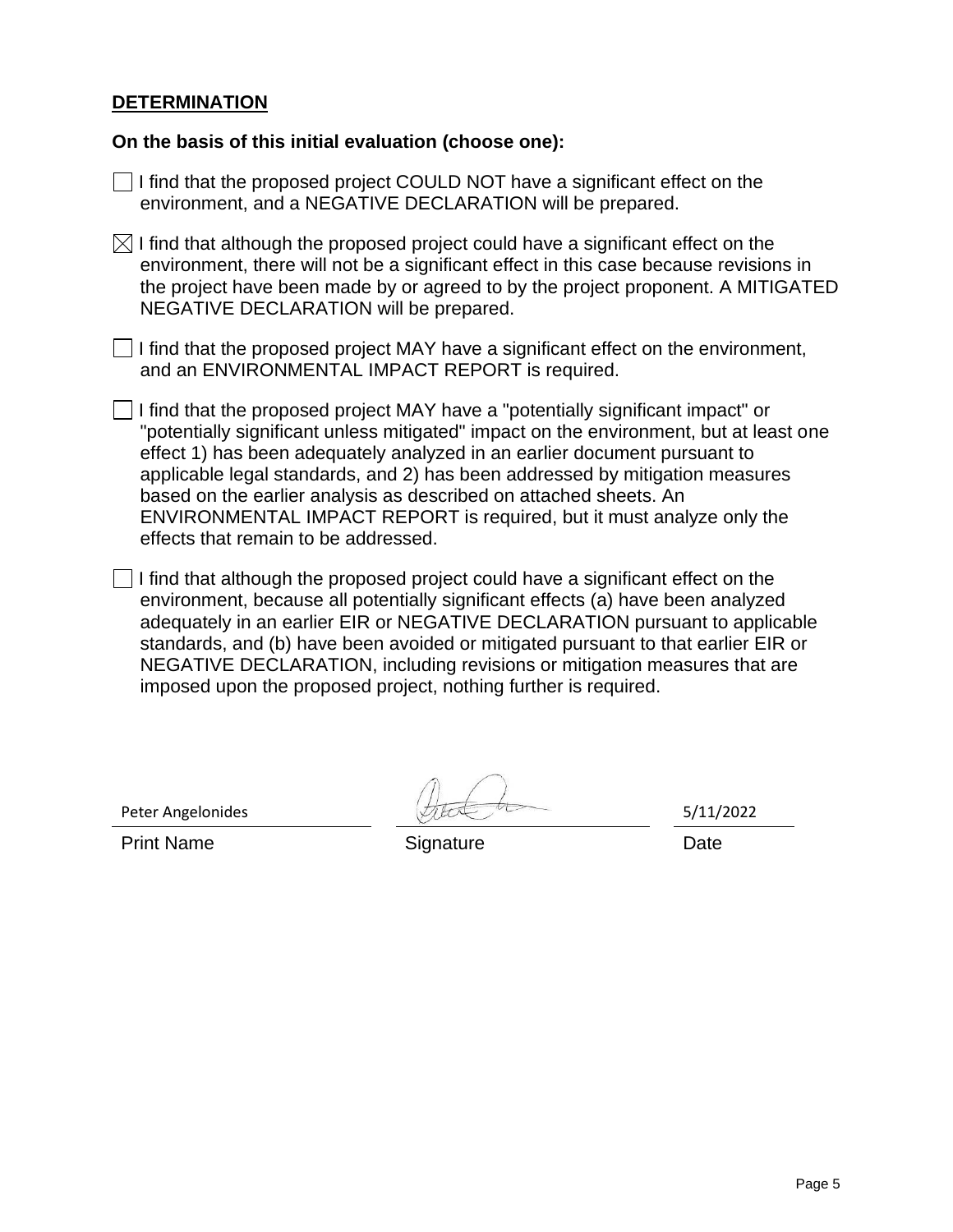# **CEQA Environmental Checklist**

This checklist identifies physical, biological, social and economic factors that might be affected by the proposed project. In many cases, background studies performed in connection with the projects indicate no impacts. A NO IMPACT answer in the last column reflects this determination. Where there is a need for clarifying discussion, the discussion is included either following the applicable section of the checklist or is within the body of the environmental document itself. The words "significant" and "significance" used throughout the following checklist are related to CEQA, not NEPA, impacts. The questions in this form are intended to encourage the thoughtful assessment of impacts and do not represent thresholds of significance.

## **AESTHETICS**

Except as provided in Public Resources Code Section 21099, would the project:

| <b>Question</b>                                             | <b>CEQA Determination</b> |
|-------------------------------------------------------------|---------------------------|
| a) Have a substantial adverse effect on a scenic vista?     | No Impact                 |
| b) Substantially damage scenic resources, including, but    | No Impact                 |
| not limited to, trees, rock outcroppings, and historic      |                           |
| buildings within a state scenic highway?                    |                           |
| c) In non-urbanized areas, substantially degrade the        | No Impact                 |
| existing visual character or quality of public views of the |                           |
| site and its surroundings? (Public views are those that     |                           |
| are experienced from a publicly accessible vantage          |                           |
| point). If the project is in an urbanized area, would the   |                           |
| project conflict with applicable zoning and other           |                           |
| regulations governing scenic quality?                       |                           |
| d) Create a new source of substantial light or glare which  | No Impact                 |
| would adversely affect day or nighttime views in the        |                           |
| area?                                                       |                           |

- a) No Impact—The proposed project will not have a substantial adverse effect on a scenic vista as the property is developed and located near the center.
- b) No Impact—No scenic resources are in the immediate area of the project; therefore, the project will have no impact on scenic resources.
- c) No Impact—The proposed project will not have a substantial adverse effect on the existing visual character or the quality of public views of the site. The proposed project is an existing facility, and the physical structure is not being proposed to be modified.
- d) No Impact—The proposed project will not be adding to the physical structure of the existing facility. Therefore, the proposed project is not expected to be a new source of light or glare.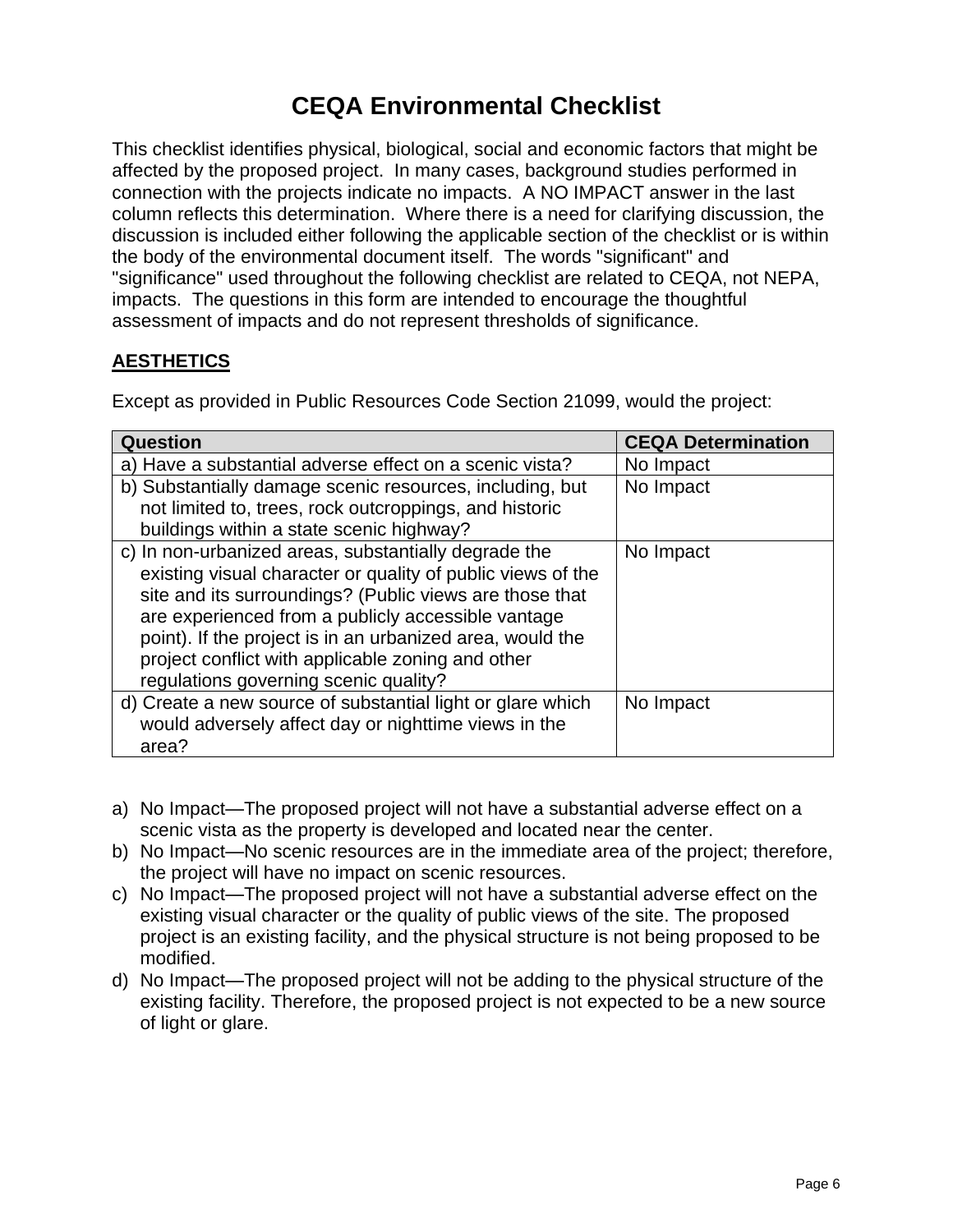# **AGRICULTURE AND FOREST RESOURCES**

In determining whether impacts to agricultural resources are significant environmental effects, lead agencies may refer to the California Agricultural Land Evaluation and Site Assessment Model (1997) prepared by the California Dept. of Conservation as an optional model to use in assessing impacts on agriculture and farmland. In determining whether impacts to forest resources, including timberland, are significant environmental effects, lead agencies may refer to information compiled by the California Department of Forestry and Fire Protection regarding the state's inventory of forest land, including the Forest and Range Assessment Project and the Forest Legacy Assessment Project; and the forest carbon measurement methodology provided in Forest Protocols adopted by the California Air Resources Board. Would the project:

| Question                                                                                                                                                                                                                                                                                                      | <b>CEQA Determination</b> |
|---------------------------------------------------------------------------------------------------------------------------------------------------------------------------------------------------------------------------------------------------------------------------------------------------------------|---------------------------|
| a) Convert Prime Farmland, Unique Farmland, or Farmland<br>of Statewide Importance (Farmland), as shown on the<br>maps prepared pursuant to the Farmland Mapping and<br>Monitoring Program of the California Resources Agency,<br>to non-agricultural use?                                                    | No Impact                 |
| b) Conflict with existing zoning for agricultural use, or a<br>Williamson Act contract?                                                                                                                                                                                                                       | No Impact                 |
| c) Conflict with existing zoning for, or cause rezoning of,<br>forest land (as defined in Public Resources Code section<br>$12220(g)$ , timberland (as defined by Public Resources<br>Code section 4526), or timberland zoned Timberland<br>Production (as defined by Government Code section<br>$51104(g)$ ? | No Impact                 |
| d) Result in the loss of forest land or conversion of forest<br>land to non-forest use?                                                                                                                                                                                                                       | No Impact                 |
| e) Involve other changes in the existing environment which,<br>due to their location or nature, could result in conversion<br>of Farmland, to non-agricultural use or conversion of<br>forest land to non-forest use?                                                                                         | No Impact                 |

- a) No Impact—The proposed project is an existing facility. The location is in the City and will not convert any farmland.
- b) No Impact—The facility is located in a community commercial zoned area.
- c) No Impact—The facility is not located in forest land, timberland, or timberland zoned Timberland Production.
- d) No Impact—The proposed project will not result in the conversion of Farmland or Forest land.
- e) No Impact—The proposed project will not involve other changes that could result in the conversion of farmland, to non-agricultural use or conversation of forest land to non-forest use.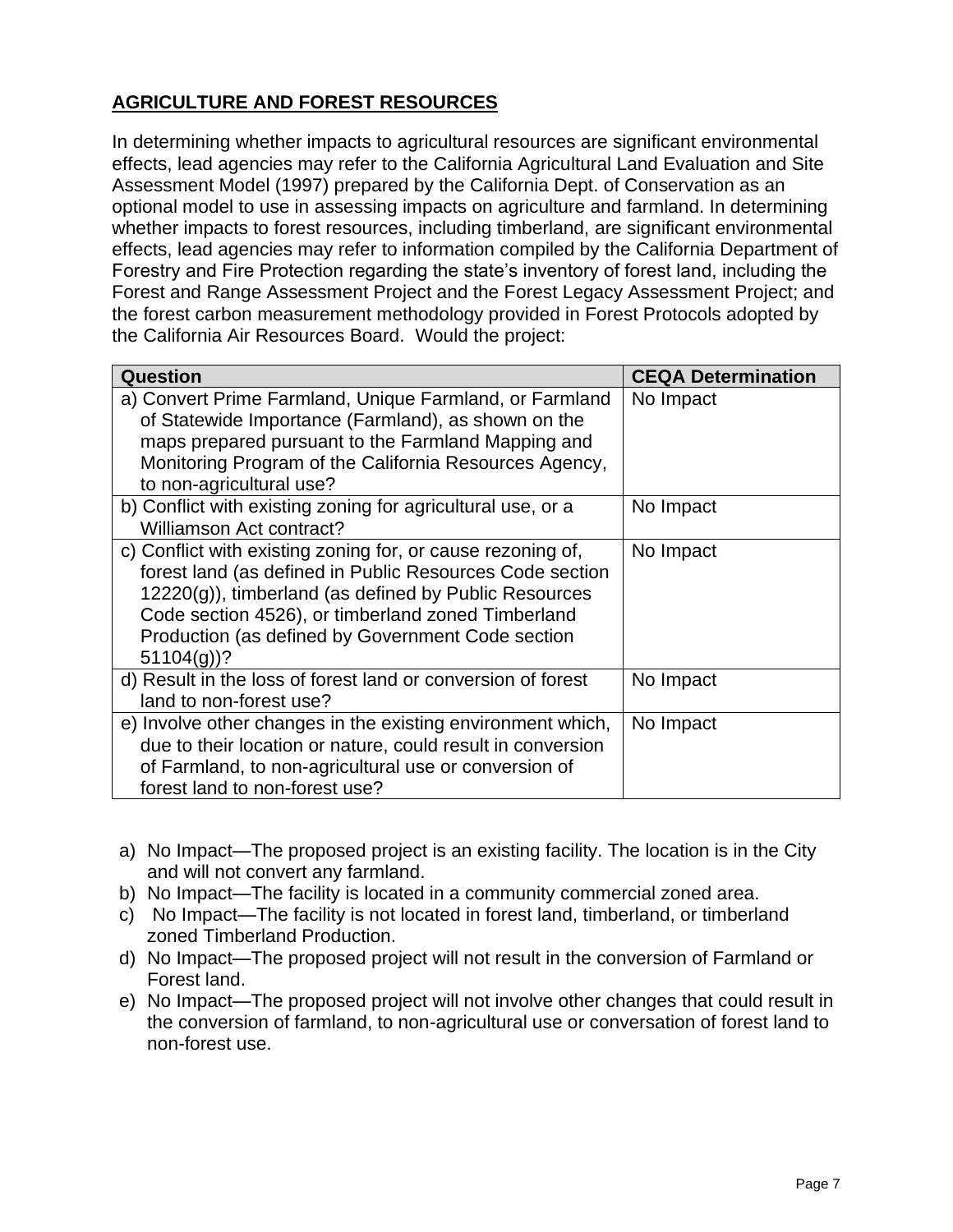## **AIR QUALITY**

Where available, the significance criteria established by the applicable air quality management district or air pollution control district may be relied upon to make the following determinations. Would the project:

| <b>Question</b>                                                                                                                                                                    | <b>CEQA Determination</b>                                       |
|------------------------------------------------------------------------------------------------------------------------------------------------------------------------------------|-----------------------------------------------------------------|
| a) Conflict with or obstruct implementation of the applicable<br>air quality plan?                                                                                                 | <b>Less Than Significant</b><br>with Mitigation                 |
|                                                                                                                                                                                    | Incorporated                                                    |
| b) Result in a cumulatively considerable net increase of any<br>criteria pollutant for which the project region is non-<br>attainment under an applicable federal or state ambient | <b>Less Than Significant</b><br>with Mitigation<br>Incorporated |
| air quality standard?                                                                                                                                                              |                                                                 |
| c) Expose sensitive receptors to substantial pollutant<br>concentrations?                                                                                                          | Less Than Significant<br>with Mitigation<br>Incorporated        |
| d) Result in other emissions (such as those leading to<br>odors) adversely affecting a substantial number of<br>people?                                                            | <b>Less Than Significant</b><br>with Mitigation<br>Incorporated |

a) The local air quality agency with regulatory authority is the Feather River Air Quality Management District (FRAQMD). The proposed project is an existing facility located in Yuba City, which has two applicable air quality plans adopted by FRAQMD: The Yuba City-Marysville PM 2.5 Maintenance Plan (PM 2.5 Plan) adopted on April 1, 2013, and the Northern Sacramento Valley Planning Area 2018 Triannual Air Quality Attainment plant (Ozone Plan), adopted on August 5, 2019. The PM 2.5 Plan provides for the maintenance of the 2006 24-hour fine particulate matter (PM2.5) national ambient air quality standards (NAAQS). The ozone plan shows the area's progress towards meeting the 1-hour and 8-hour ozone California ambient air quality standards (CAAQS) and includes feasible control measures. The proposed project is an already existing facility. The proposed project follows all FRAQMD rules and regulations and is not expected to conflict with or obstruct the PM2.5 and the Ozone Plan for Yuba City. To ensure compliance with applicable plans and FRAQMD rules, the District shall incorporate the following mitigation measures as permit conditions:

Air Quality Mitigation Measures (AQMM) I.1:

1. The facility shall not cremate more than 4 charges per day or 1,000 charges per calendar year.

2. The cremation retort shall be used exclusively for the cremation of human remains.

3. The cremation retort shall be fueled exclusively with natural gas.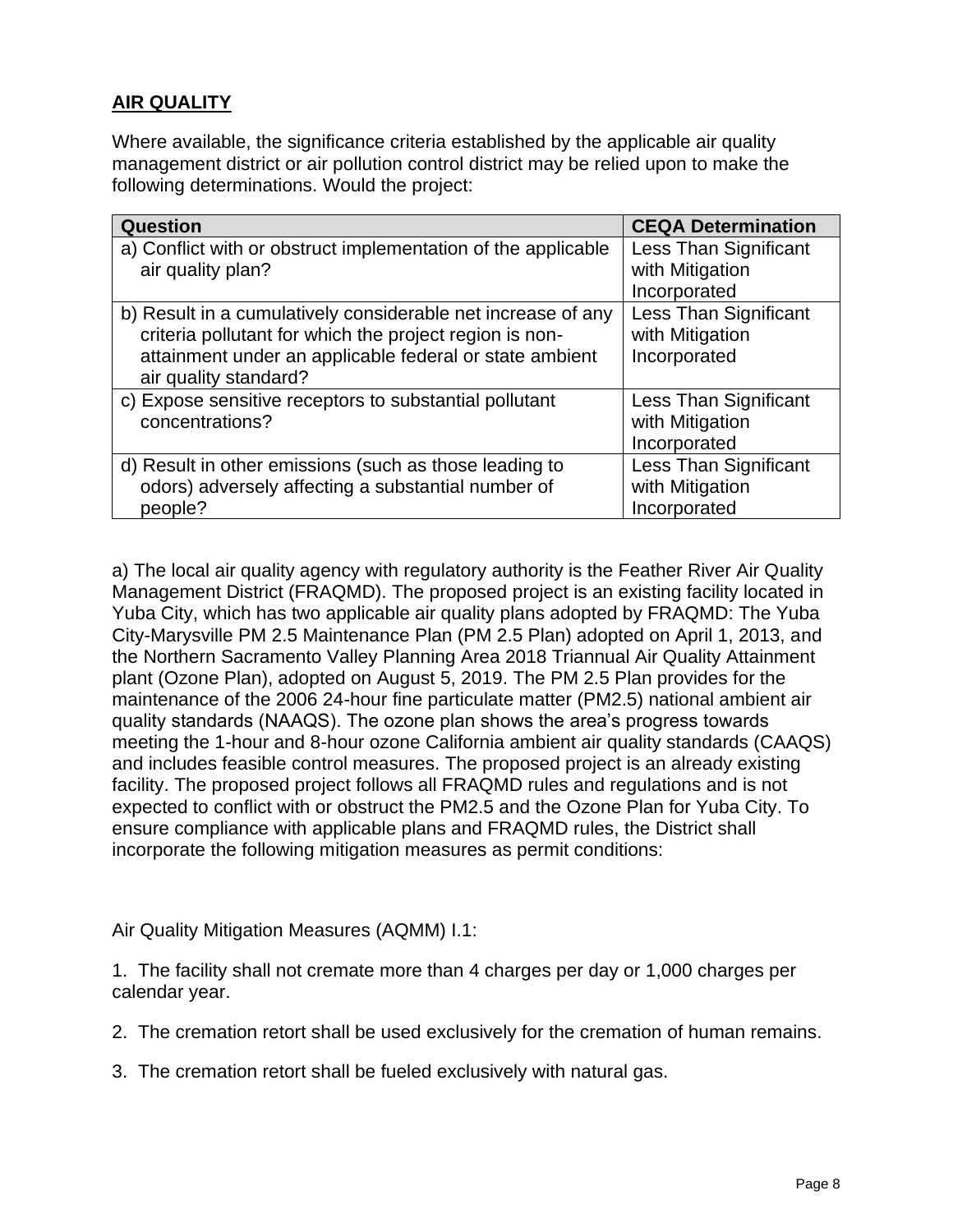4. The operating temperature in the secondary chamber of the retort shall be maintained at or above 1,500 degrees Fahrenheit for the entire duration of its cremation cycle.

5. The owner/operator shall equip and maintain the retort with a continuous temperature monitoring and recording device to ensure compliance with the operating temperature requirements of this Permit to Operate.

6. An operator shall be present at all times during each cremation process.

7. A manufacturer's installation and maintenance manual for the retort shall be maintained at the facility and shall be made available to District personnel upon request.

8. The cremation retort shall be operated and maintained in accordance with manufacturer specifications.

## AQMM I.2:

A record (LOG) of the following information shall be maintained for two years and shall be made available to District personnel upon request.

- 1. Date, Start Time, and Stop Time for each cremation.
- 2. Temperature monitoring records for each cremation.
- 3. Monthly and Annual number of cremations performed at the facility.
- 4. Date and description of maintenance procedures performed.

b) Less Than Significant with Mitigation—The cremation process involves the combustion of natural gas in addition to the cremation of charges, The District has calculated the following emissions from PM2.5 and ozone precursor oxides of nitrogen (NOx) and reactive organic gases (ROG):

| Process:      | NO <sub>x</sub> (lbs/day) | ROG (lbs/day) | PM2.5 (lbs/day) |
|---------------|---------------------------|---------------|-----------------|
| Cremation of  | 07. ا                     | 0.90          | 0.34            |
| charges       |                           |               |                 |
| Combustion of | 1.53                      | 0.08          | 0.12            |
| natural gas   |                           |               |                 |
| Гоtal         | 2.60                      | 0.98          | 0.46            |

The District has adopted the Indirect Source Review Guidelines (June 7, 2010) to address whether new sources would have significantly impact to the area's ability to attain and maintain air quality standards or contribute substantially to an existing or projected air quality violation. The operational emission threshold for new projects is 25 lbs/day of NOx or ROG and 80 lbs/day of PM10. The guidelines have also identified screening thresholds for a place of worship. The screening threshold for a place of worship is 125,000 sq ft. The proposed project does not include the installation of new cremation equipment and does not propose new structures, the project would not cause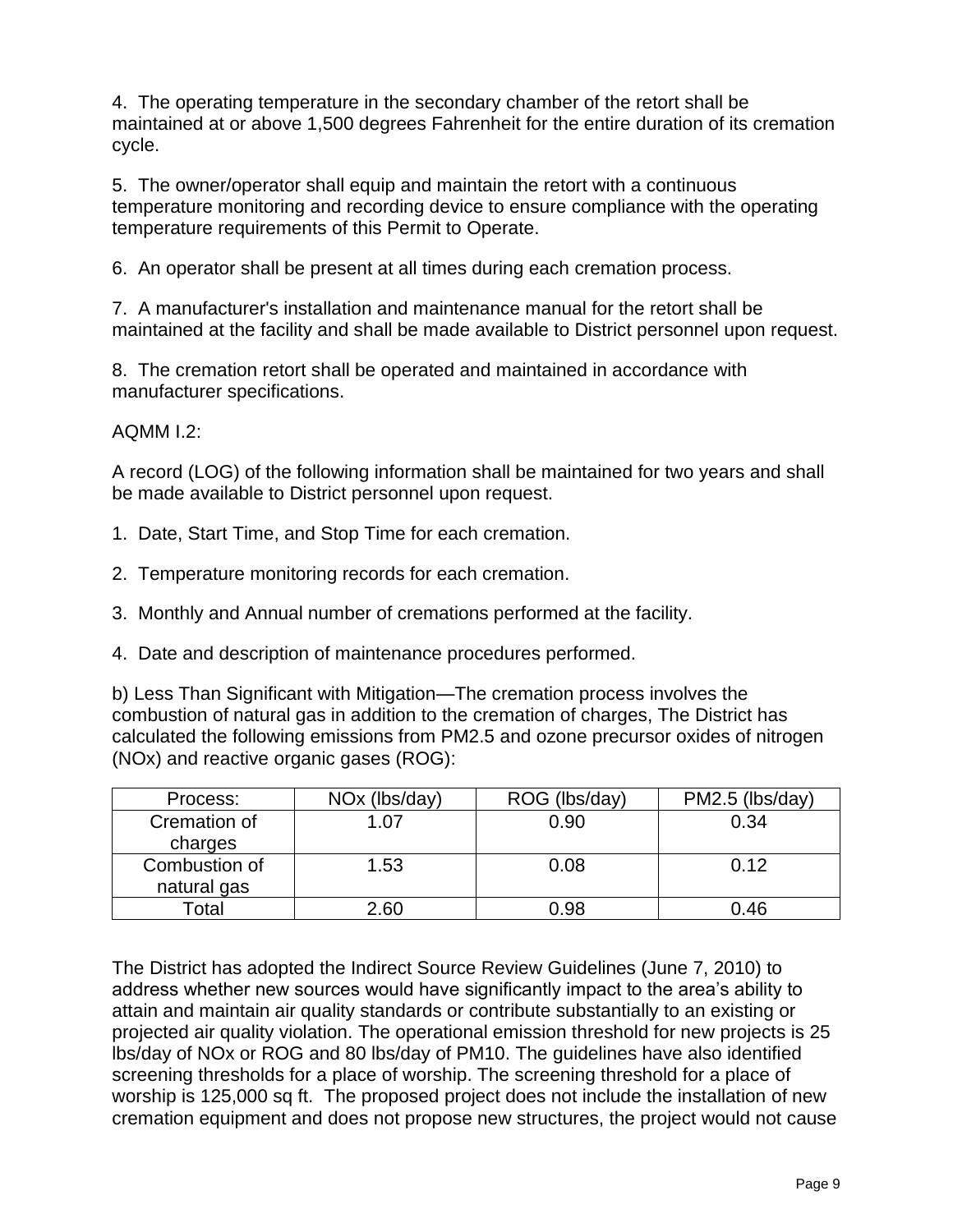an exceedance of FRAQMD's construction emission thresholds. In addition, the District stated in Chapter 9 Permitted Sources that if a stationary source (such as the cremation unit of the proposed project) is subject to stationary permitting requirements and, in combination with any mobile and area sources associated with the project, its daily emissions of ROG and NOx are below the District's CEQA thresholds of significance for operation emissions, it is considered to have a less than significant impact. Therefore, with the incorporation of Mitigation Measures AQI.1 and AQI.2, the project will be Less Than Significant with Mitigation.

b) Less Than Significant with Mitigation—As described above, the proposed project emissions consist of NOx and ROG from the cremation of charges and the combustion of natural gas. The Yuba City area has been designated nonattainment for the CAAQS for ozone and is a maintenance area for the 24-hour PM2.5 NAAQS. The FRAQMD adopted thresholds of significance in its Indirect Source Review Guidelines (2009) to determine whether a project would result in a cumulatively considerable net increase of any criteria pollutant for which the project region is nonattainment. As described above, the proposed project's emissions are less than the thresholds. In addition, with the inclusion of AQMM III.1 and AQMM III.2, the project will be in compliance with District stationary source permitting programs. Therefore, the impact will be Less Than Significant with Mitigation.

c) Less Than Significant with Mitigation – The proposed project may emit the following toxic air contaminants: acenaphthene, acenaphthylene, acetaldehyde, anthracene, arsenic, barium, benzo(a)anthracene, benzo(a)pyrene, benzo(b)fluoranthene, benzo(g,h,i)perylene, benzo(k)fluoranthene, beryllium, cadmium, chromium (including hexavalent), chrysene, cobalt, copper, dibenz(a,h) anthracene, dioxins, fluoranthene, fluorine, formaldehyde, furans, hydrochloric acid, hydrogen fluoride, indeno(1,2,3 cd)pyrene, lead, mercury, naphthalene, nickel, phenanthrene, pyrene, selenium, silver, and zinc. The proposed project will also emit the following criteria air pollutants: volatile organic compounds, oxides of nitrogen, sulfur oxides, particulate matter, and carbon monoxide. With the implementation of mitigation measures AQMM III.1 and AQMM III.2, the risk to nearby receptors, including Bridge Street Elementary School, will be less than significant. The estimated risk has be calculated to be up to:

| <b>Risk Metric</b>        | Maximum Value    | <b>Threshold</b> | Significant? |
|---------------------------|------------------|------------------|--------------|
| <b>Cancer Risk</b>        | 0.08 per million | 10 per million   | No           |
| Acute Hazard Index   0.36 |                  | 1.0              | No           |
| <b>Chronic Hazard</b>     | 0.10             | 1.0              | <b>No</b>    |
| Index                     |                  |                  |              |

d) Less Than Significant with Mitigation—With incorporated mitigation, the cremation unit should not be a source of any odor. Therefore, with incorporation of AQMM I.1 and AQMM I.2, the proposed project should have a less than significant impact.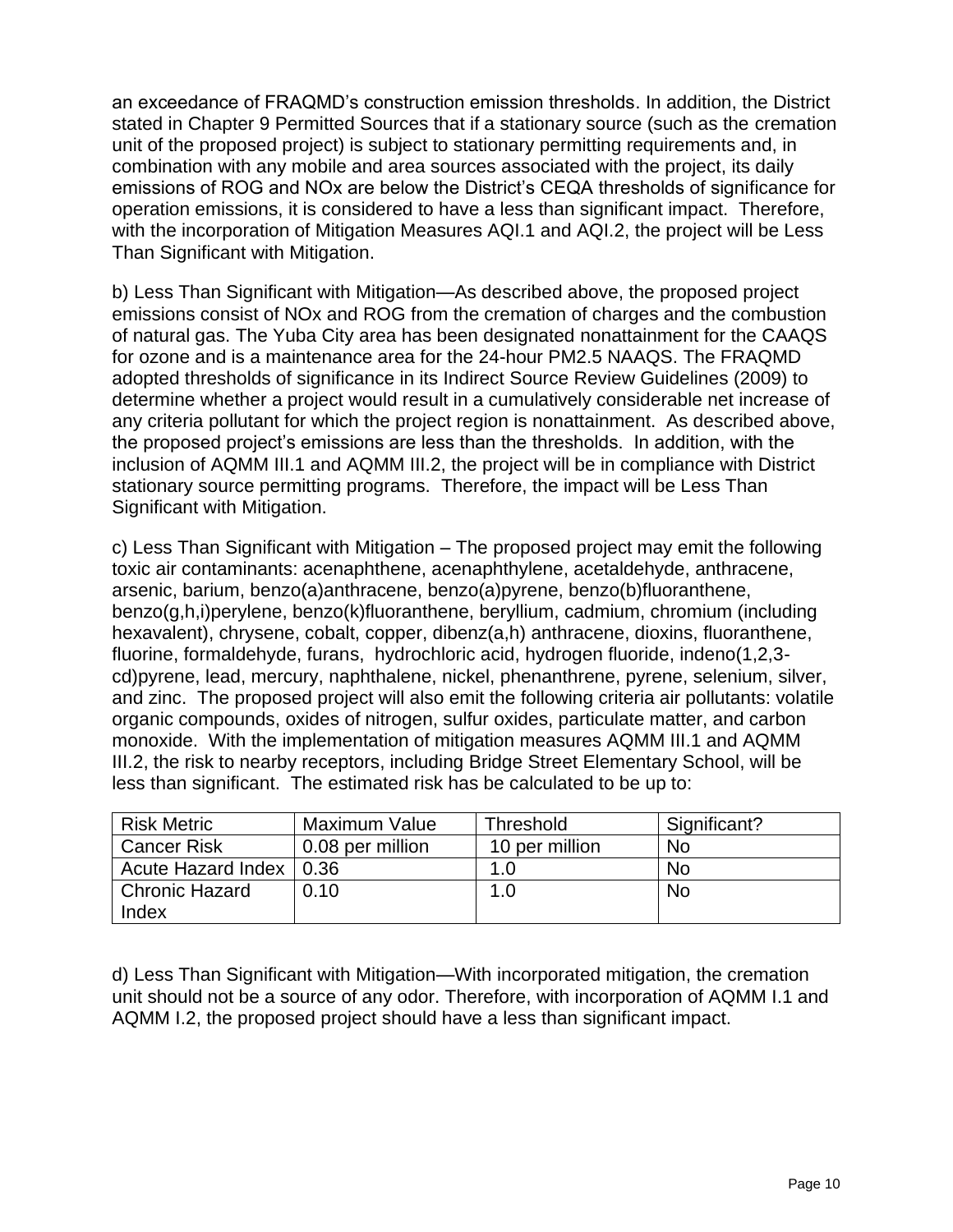# BIOLOGICAL RESOURCES

Would the project:

| Question                                                                                                                                                                                                                                                                                                                                             | <b>CEQA Determination</b> |
|------------------------------------------------------------------------------------------------------------------------------------------------------------------------------------------------------------------------------------------------------------------------------------------------------------------------------------------------------|---------------------------|
| a) Have a substantial adverse effect, either directly or<br>through habitat modifications, on any species identified<br>as a candidate, sensitive, or special status species in<br>local or regional plans, policies, or regulations, or by the<br>California Department of Fish and Wildlife, U.S. Fish and<br>Wildlife Service, or NOAA Fisheries? | No Impact                 |
| b) Have a substantial adverse effect on any riparian habitat<br>or other sensitive natural community identified in local or<br>regional plans, policies, regulations or by the California<br>Department of Fish and Wildlife or U.S. Fish and Wildlife<br>Service?                                                                                   | No Impact                 |
| c) Have a substantial adverse effect on state or federally<br>protected wetlands (including, but not limited to, marsh,<br>vernal pool, coastal, etc.) through direct removal, filling,<br>hydrological interruption, or other means?                                                                                                                | No Impact                 |
| d) Interfere substantially with the movement of any native<br>resident or migratory fish or wildlife species or with<br>established native resident or migratory wildlife corridors,<br>or impede the use of native wildlife nursery sites?                                                                                                          | No Impact                 |
| e) Conflict with any local policies or ordinances protecting<br>biological resources, such as a tree preservation policy<br>or ordinance?                                                                                                                                                                                                            | No Impact                 |
| f) Conflict with the provisions of an adopted Habitat<br><b>Conservation Plan, Natural Community Conservation</b><br>Plan, or other approved local, regional, or state habitat<br>conservation plan?                                                                                                                                                 | No Impact                 |

a-f) No Impact—The proposed project is an existing facility that is located in the downtown area of the city and no additional structures are being proposed to be built.

## **CULTURAL RESOURCES**

Would the project:

| <b>Question</b>                                                                                                  | <b>CEQA Determination</b> |
|------------------------------------------------------------------------------------------------------------------|---------------------------|
| a) Cause a substantial adverse change in the significance<br>of a historical resource pursuant to in §15064.5?   | No Impact                 |
| b) Cause a substantial adverse change in the significance<br>of an archaeological resource pursuant to §15064.5? | No Impact                 |
| c) Disturb any human remains, including those interred<br>outside of dedicated cemeteries?                       | No Impact                 |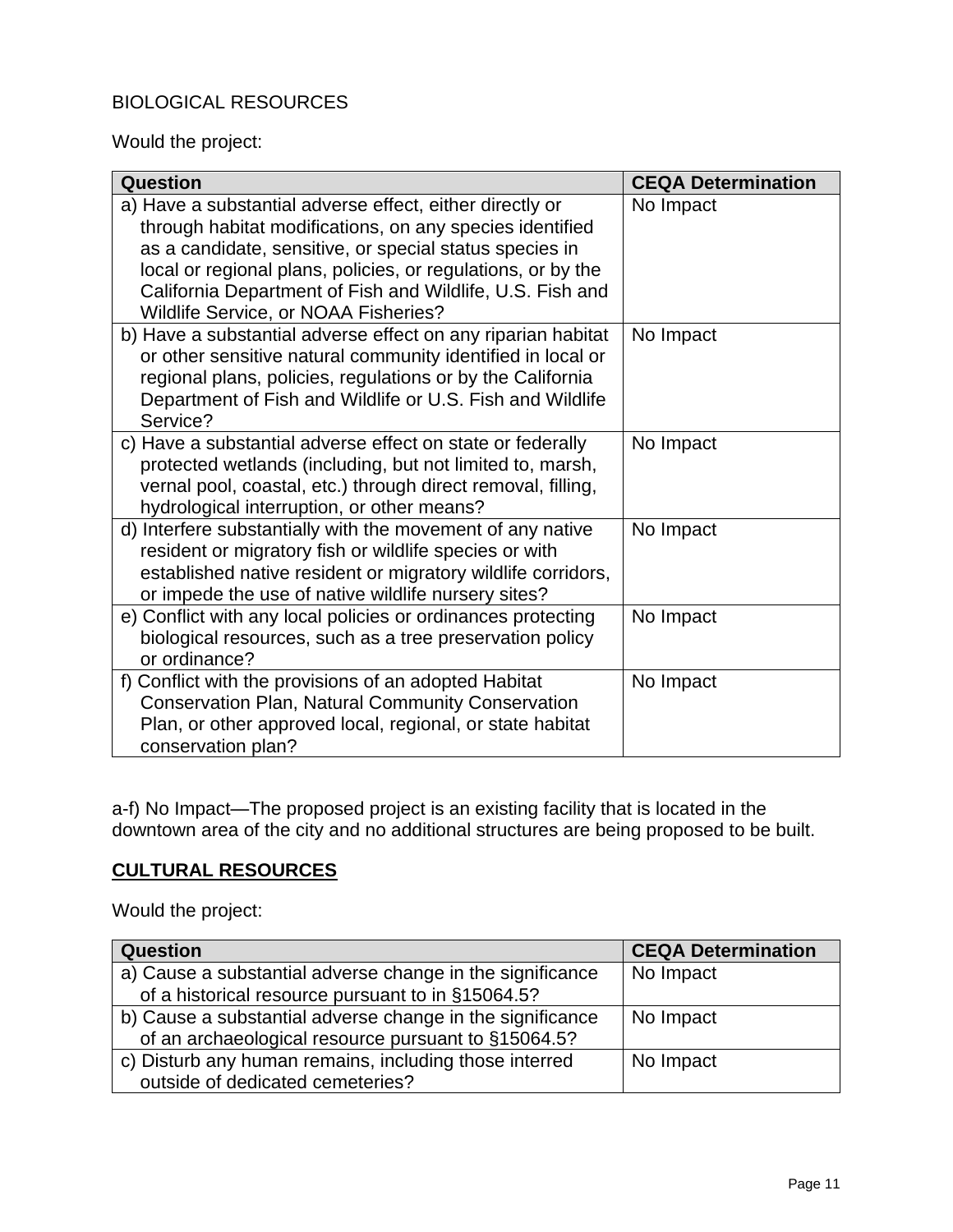a-c) No Impact—The proposed project is an existing facility that will not be breaking new ground and the facility is also surrounded by developed properties in the center of Yuba City.

#### **ENERGY**

Would the project:

| <b>Question</b>                                               | <b>CEQA Determination</b>    |
|---------------------------------------------------------------|------------------------------|
| a) Result in potentially significant environmental impact due | <b>Less Than Significant</b> |
| to wasteful, inefficient, or unnecessary consumption of       | Impact                       |
| energy resources, during project construction or              |                              |
| operation?                                                    |                              |
| b) Conflict with or obstruct a state or local plan for        | <b>Less Than Significant</b> |
| renewable energy or energy efficiency?                        | Impact                       |

a-b) Less Than Significant Impact—The proposed project is an existing facility and the changes to operations would not impact energy resources and conflict with local plans for energy. Therefore, the project creates less than significant impact.

#### **GEOLOGY AND SOILS**

Would the project:

| Question                                                                                                                                                                                                                                                                                              | <b>CEQA Determination</b> |
|-------------------------------------------------------------------------------------------------------------------------------------------------------------------------------------------------------------------------------------------------------------------------------------------------------|---------------------------|
| a) Directly or indirectly cause potential substantial adverse<br>effects, including the risk of loss, injury, or death<br>involving:                                                                                                                                                                  | No Impact                 |
| i) Rupture of a known earthquake fault, as delineated on<br>the most recent Alquist-Priolo Earthquake Fault<br>Zoning Map issued by the State Geologist for the area<br>or based on other substantial evidence of a known<br>fault? Refer to Division of Mines and Geology Special<br>Publication 42. |                           |
| ii) Strong seismic ground shaking?                                                                                                                                                                                                                                                                    | No Impact                 |
| iii) Seismic-related ground failure, including liquefaction?                                                                                                                                                                                                                                          | No Impact                 |
| iv) Landslides?                                                                                                                                                                                                                                                                                       | No Impact                 |
| b) Result in substantial soil erosion or the loss of topsoil?                                                                                                                                                                                                                                         | No Impact                 |
| c) Be located on a geologic unit or soil that is unstable, or<br>that would become unstable as a result of the project,<br>and potentially result in on- or off-site landslide, lateral<br>spreading, subsidence, liquefaction or collapse?                                                           | No Impact                 |
| d) Be located on expansive soil, as defined in Table 18-1-B<br>of the Uniform Building Code (1994), creating substantial<br>direct or indirect risks to life or property?                                                                                                                             | No Impact                 |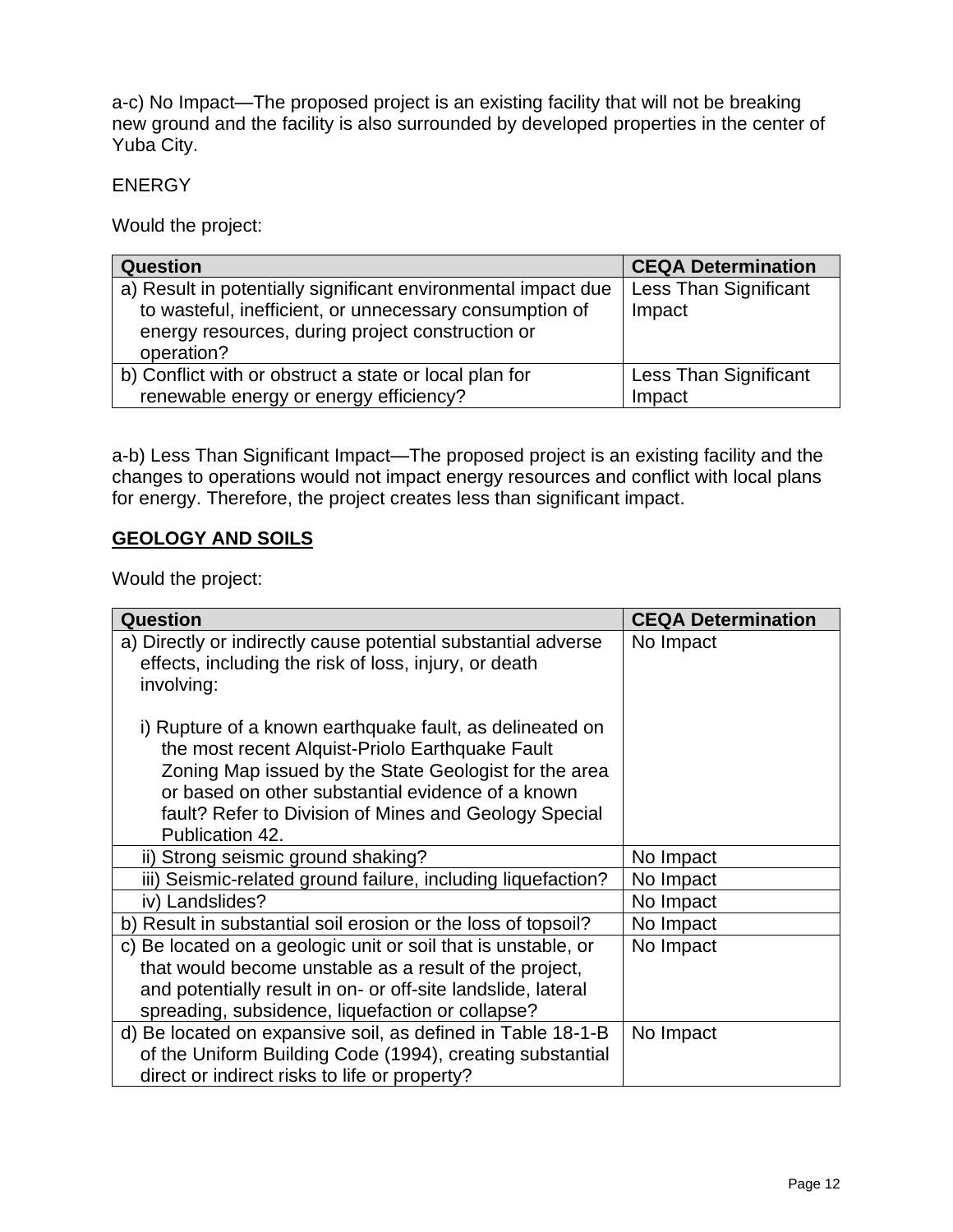| <b>Question</b>                                                                                                                                                                               | <b>CEQA Determination</b> |
|-----------------------------------------------------------------------------------------------------------------------------------------------------------------------------------------------|---------------------------|
| e) Have soils incapable of adequately supporting the use of<br>septic tanks or alternative waste water disposal systems<br>where sewers are not available for the disposal of waste<br>water? | No Impact                 |
| f) Directly or indirectly destroy a unique paleontological<br>resource or site or unique geologic feature?                                                                                    | No Impact                 |

a-f) No Impact—The project is not located in Alquist-Priolo Earthquake Fault Zone. No ground will be disturbed as a result of the proposed project. The proposed project does not include any new construction and the facility is already existing.

#### **GREENHOUSE GAS EMISSIONS**

Would the project:

| <b>Question</b>                                           | <b>CEQA Determination</b>    |
|-----------------------------------------------------------|------------------------------|
| a) Generate greenhouse gas emissions, either directly or  | <b>Less Than Significant</b> |
| indirectly, that may have a significant impact on the     | Impact                       |
| environment?                                              |                              |
| b) Conflict with an applicable plan, policy or regulation | <b>Less Than Significant</b> |
| adopted for the purpose of reducing the emissions of      | Impact                       |
| greenhouse gases?                                         |                              |

a) Less Than Significant—The proposed project would generate carbon dioxide, a greenhouse gas (GHG), from the combustion of natural gas as presented in the following table:

| Process:                  | CO <sub>2</sub>  |
|---------------------------|------------------|
| Combustion of natural gas | 152.94 tons/year |

The local air quality agency with regulatory authority over stationary sources is FRAQMD. FRAQMD has not adopted a threshold of significance whether a proposed project's GHG emissions would have a significant impact on the environment. In lieu of a local threshold, the District will use the threshold adopted by the Sacramento Metropolitan Air Quality Management District (SMAQMD). The SMAQMD adopted a threshold of 10,000 metric tons/year for stationary source (October 23, 2014). The estimated emissions from the proposed project would be less than the threshold; therefore the project would have a Less Than Significant Impact.

b) Less Than Significant Impact – There is no locally adopted plan, policy, or regulation applicable to GHG emissions generate from cremation units. In 2006, the California State Legislature adopted Assembly Bill 32, the California Global Warming Solutions Act of 2006 to reduce GHG. AB 32 required the Air Resources Board (ARB) to adopt rules and regulations that would achieve GHG emissions equal to the statewide emissions in 1990 by 2020. In 2008 the ARB adopted the Scoping Plan for AB 32. The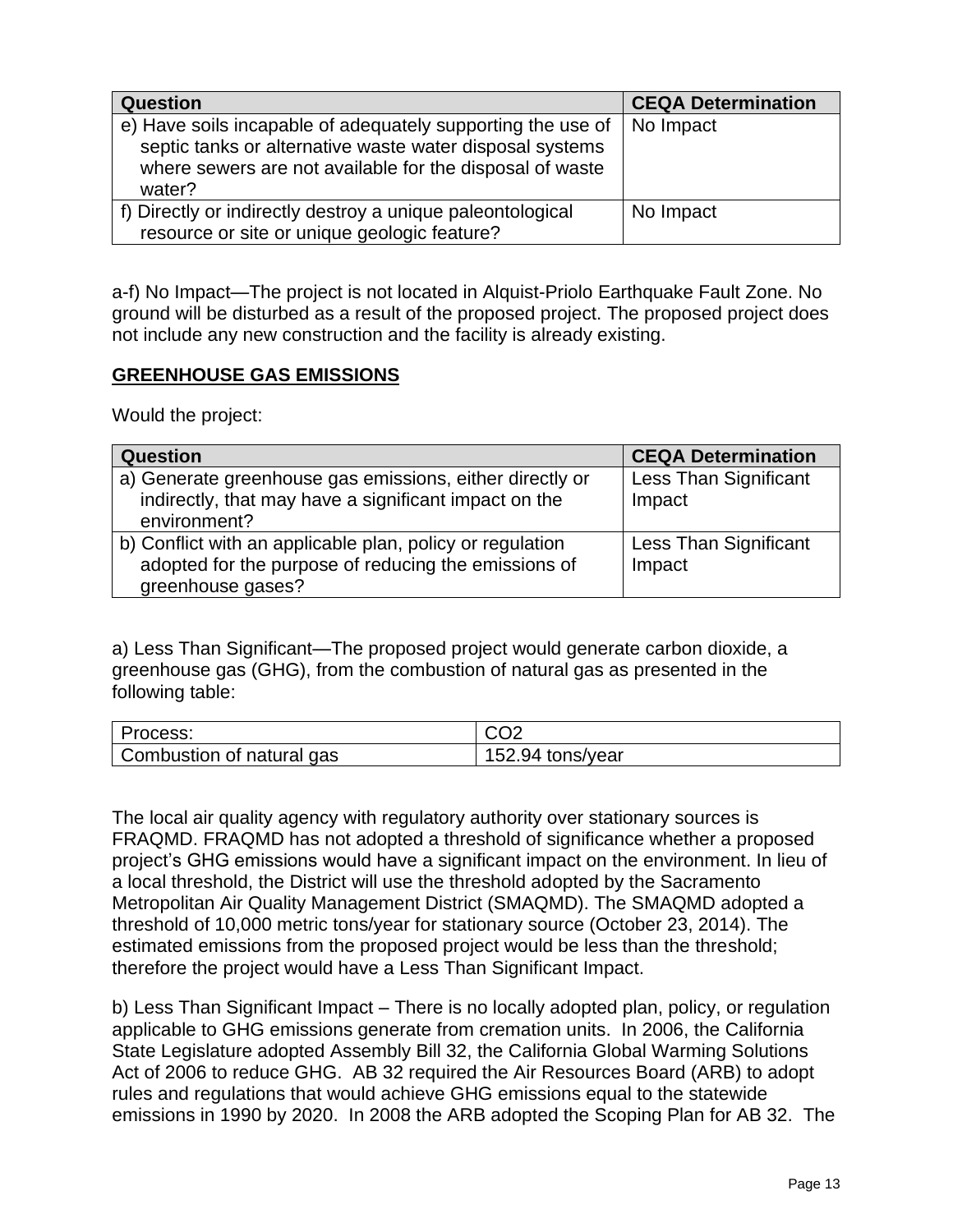Scoping Plan included measures to achieve the GHG reduction goals of AB 32. The Scoping Plan was last updated in November 2017.

California Senate Bill 375 Sustainable Communities and Climate Protection Act of 2008 (SB 375) complements AB 32 by reducing GHG from California's transportation sector through land use planning strategies. Each metropolitan planning organization (MPO) must prepare a Sustainable Communities Strategy (SCS) that demonstrates how the region will meet its SB 375 reduction targets. The Sacramento Area Council of Governments (SACOG) is the MPO for Yuba City. SACOG adopted an SCS in April 2012. The GHG reduction targets for the SACOG area are 7 percent per capita by 2020 and 16 percent per capita by 2035 using 2055 levels as the baseline.

There is no indication that proposed project will not conflict with the Scoping Plan or the SCS. Therefore, the proposed project will have a less than significant impact.

## **HAZARDS AND HAZARDOUS MATERIALS**

Would the project:

| Question                                                                                                                                                                                                                                                                                        | <b>CEQA Determination</b>                                |
|-------------------------------------------------------------------------------------------------------------------------------------------------------------------------------------------------------------------------------------------------------------------------------------------------|----------------------------------------------------------|
| a) Create a significant hazard to the public or the<br>environment through the routine transport, use, or<br>disposal of hazardous materials?                                                                                                                                                   | No Impact                                                |
| b) Create a significant hazard to the public or the<br>environment through reasonably foreseeable upset and<br>accident conditions involving the release of hazardous<br>materials into the environment?                                                                                        | No Impact                                                |
| c) Emit hazardous emissions or handle hazardous or<br>acutely hazardous materials, substances, or waste within<br>one-quarter mile of an existing or proposed school?                                                                                                                           | Less Than Significant<br>with Mitigation<br>Incorporated |
| d) Be located on a site which is included on a list of<br>hazardous materials sites compiled pursuant to<br>Government Code Section 65962.5 and, as a result,<br>would it create a significant hazard to the public or the<br>environment?                                                      | No Impact                                                |
| e) For a project located within an airport land use plan or,<br>where such a plan has not been adopted, within two<br>miles of a public airport or public use airport, would the<br>project result in a safety hazard or excessive noise for<br>people residing or working in the project area? | No Impact                                                |
| f) Impair implementation of or physically interfere with an<br>adopted emergency response plan or emergency<br>evacuation plan?                                                                                                                                                                 | No Impact                                                |
| g) Expose people or structures, either directly or indirectly,<br>to a significant risk of loss, injury or death involving<br>wildland fires?                                                                                                                                                   | No Impact                                                |

a) No Impact—The proposed project will comply with any applicable safety requirements for the transport, use, or disposal of hazardous materials.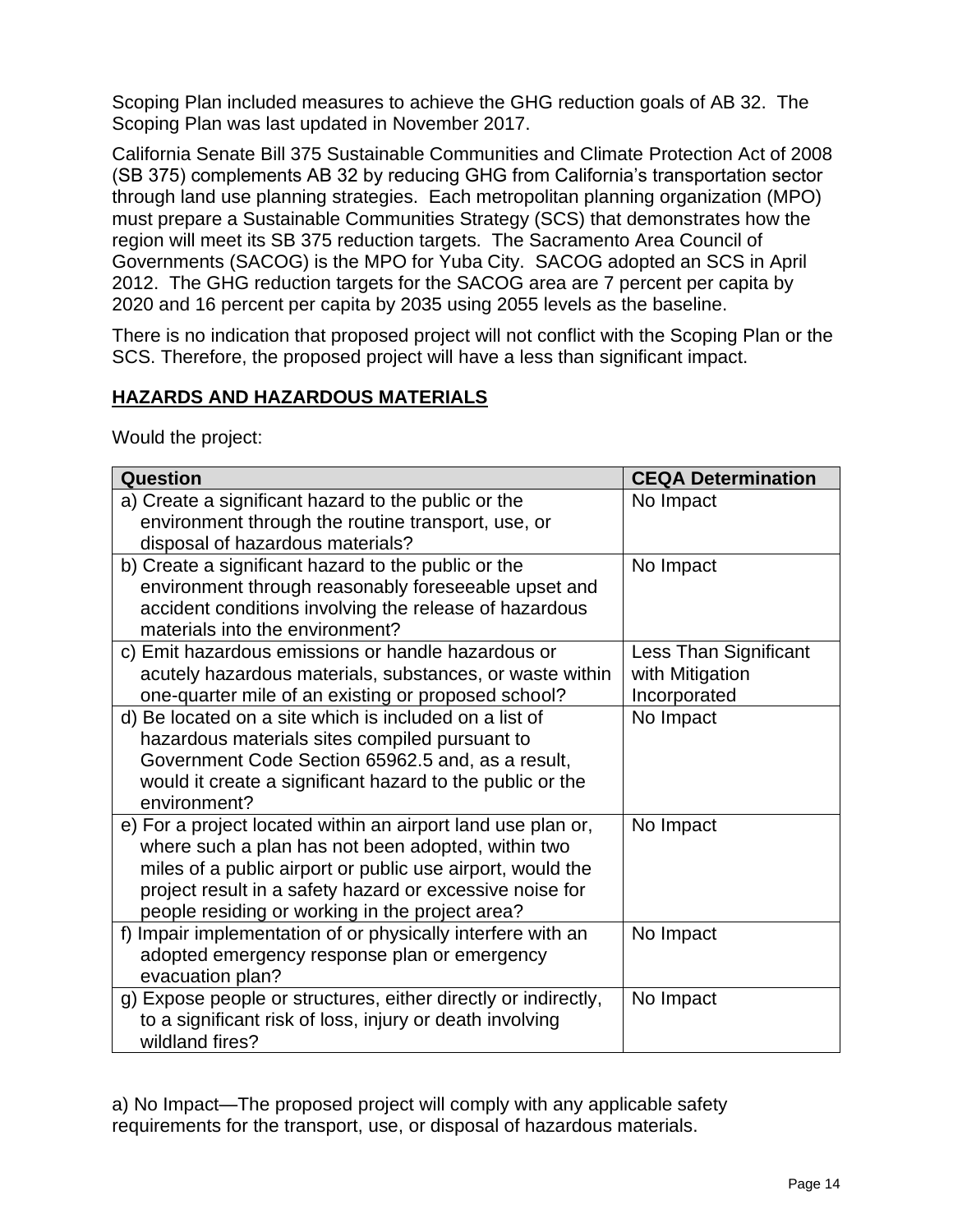b) No Impact—The proposed project is not anticipated to result in the release of hazardous materials.

c) Less than Significant with Mitigation—The propose project may emit the following toxic air contaminants: acenaphthene, acenaphthylene, acetaldehyde, anthracene, arsenic, barium, benzo(a)anthracene, benzo(a)pyrene, benzo(b)fluoranthene, benzo(g,h,i)perylene, benzo(k)fluoranthene, beryllium, cadmium, chromium (including hexavalent), chrysene, cobalt, copper, dibenz(a,h) anthracene, dioxins, fluoranthene, fluorine, formaldehyde, furans, hydrochloric acid, hydrogen fluoride, indeno(1,2,3 cd)pyrene, lead, mercury, naphthalene, nickel, phenanthrene, pyrene, selenium, silver, and zinc. The proposed project will also emit the following criteria air pollutants: volatile organic compounds, oxides of nitrogen, sulfur oxides, particulate matter, and carbon monoxide. With the implementation of mitigation measures AQMM I.1, AQMM I.2, the risk to nearby receptors, will be less than significant. The estimated risk has been calculated to be up to:

| <b>Risk Metric</b>             | <b>Maximum Value</b> | <b>Threshold</b> | Significant? |
|--------------------------------|----------------------|------------------|--------------|
| <b>Cancer Risk</b>             | 0.08 per million     | 10 per million   | No           |
| <b>Acute Hazard</b><br>Index   | 0.36                 | 1.0              | Nο           |
| <b>Chronic Hazard</b><br>Index | 0.10                 | 1. $\Omega$      | Nο           |

The report, Analysis of Public Health Risks Associated with a Proposed Crematory, provides detailed information on the calculation and estimate of risk and is attached to this Initial Study.

d-g) No Impact—The proposed project site is not on a list of hazardous material sites, located within an airport land use plan or near a private airstrip. The proposed project is not expected to interfere with an adopted emergency response plan. The proposed project will not expose people or structures to wildland fires.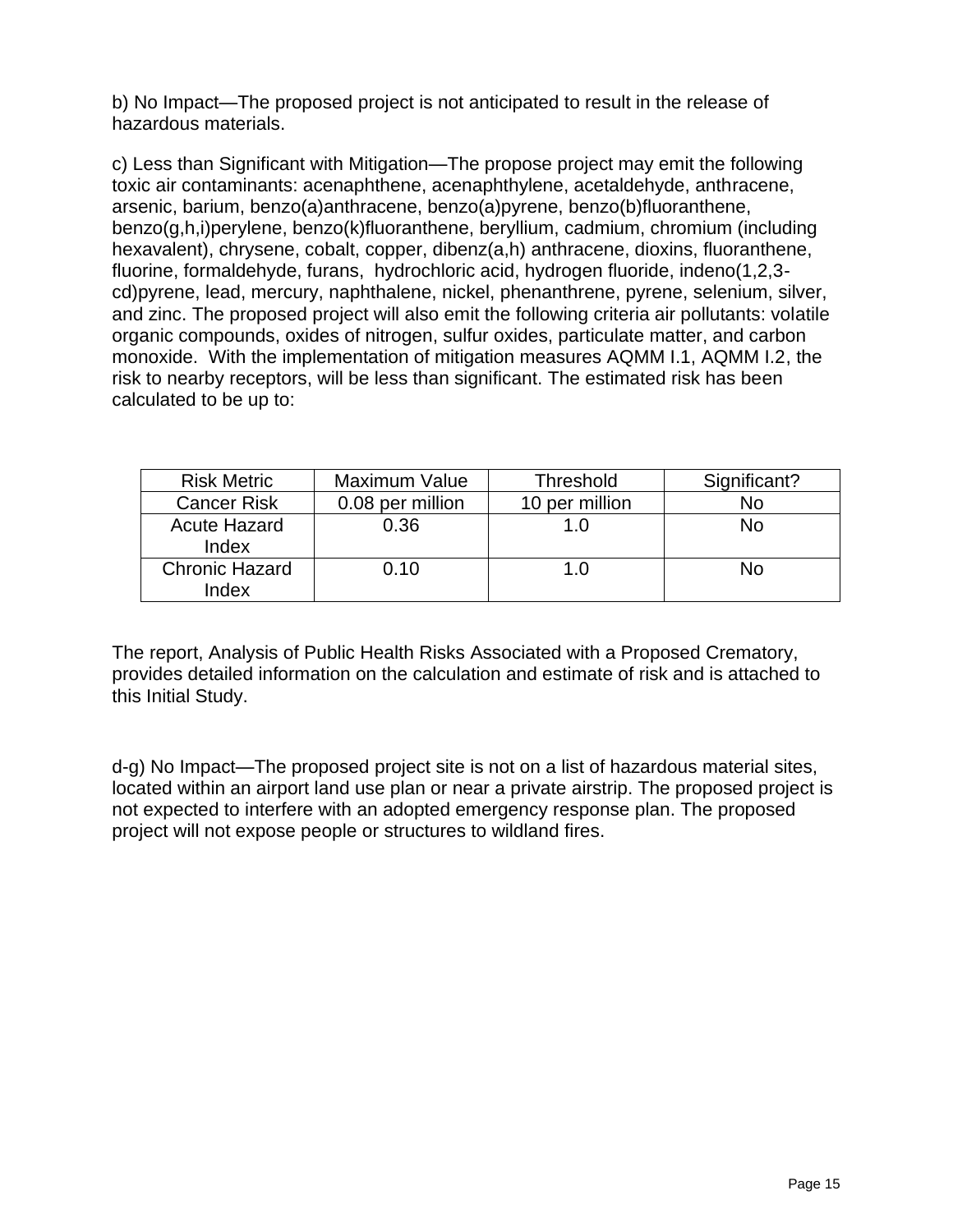# **HYDROLOGY AND WATER QUALITY**

Would the project:

| Question                                                                                                                                                                                                                                                                                           | <b>CEQA Determination</b> |
|----------------------------------------------------------------------------------------------------------------------------------------------------------------------------------------------------------------------------------------------------------------------------------------------------|---------------------------|
| a) Violate any water quality standards or waste discharge<br>requirements or otherwise substantially degrade surface<br>or ground water quality?                                                                                                                                                   | No Impact                 |
| b) Substantially decrease groundwater supplies or interfere<br>substantially with groundwater recharge such the project<br>may impede sustainable groundwater management of<br>the basin?                                                                                                          | No Impact                 |
| c) Substantially alter the existing drainage pattern of the<br>site or area, including through the alteration of the course<br>of a stream or river or through the addition of impervious<br>surfaces, in a manner which would:<br>(i) result in substantial erosion or siltation on- or off-site; | No Impact                 |
| (ii) substantially increase the rate or amount of surface<br>runoff in a manner which would result in flooding on- or<br>offsite;                                                                                                                                                                  | No Impact                 |
| (iii) create or contribute runoff water which would exceed<br>the capacity of existing or planned stormwater drainage<br>systems or provide substantial additional sources of<br>polluted runoff; or                                                                                               | No Impact                 |
| (iv) impede or redirect flood flows?                                                                                                                                                                                                                                                               | No Impact                 |
| d) In flood hazard, tsunami, or seiche zones, risk release of<br>pollutants due to project inundation?                                                                                                                                                                                             | No Impact                 |
| e) Conflict with or obstruct implementation of a water<br>quality control plan or sustainable groundwater<br>management plan?                                                                                                                                                                      | No Impact                 |

a-e) No Impact—The proposed project is an already existing facility and there will be no new development as a result of the proposed project. The proposed project will not have an impact on water use or stormwater drainage. There will be no grading or ground disturbances as a result of the proposed project.

#### **LAND USE AND PLANNING**

Would the project:

| <b>Question</b>                                                                                                                                                                                 | <b>CEQA Determination</b> |
|-------------------------------------------------------------------------------------------------------------------------------------------------------------------------------------------------|---------------------------|
| a) Physically divide an established community?                                                                                                                                                  | No Impact                 |
| b) Cause a significant environmental impact due to a<br>conflict with any land use plan, policy, or regulation<br>adopted for the purpose of avoiding or mitigating an<br>environmental effect? | No Impact                 |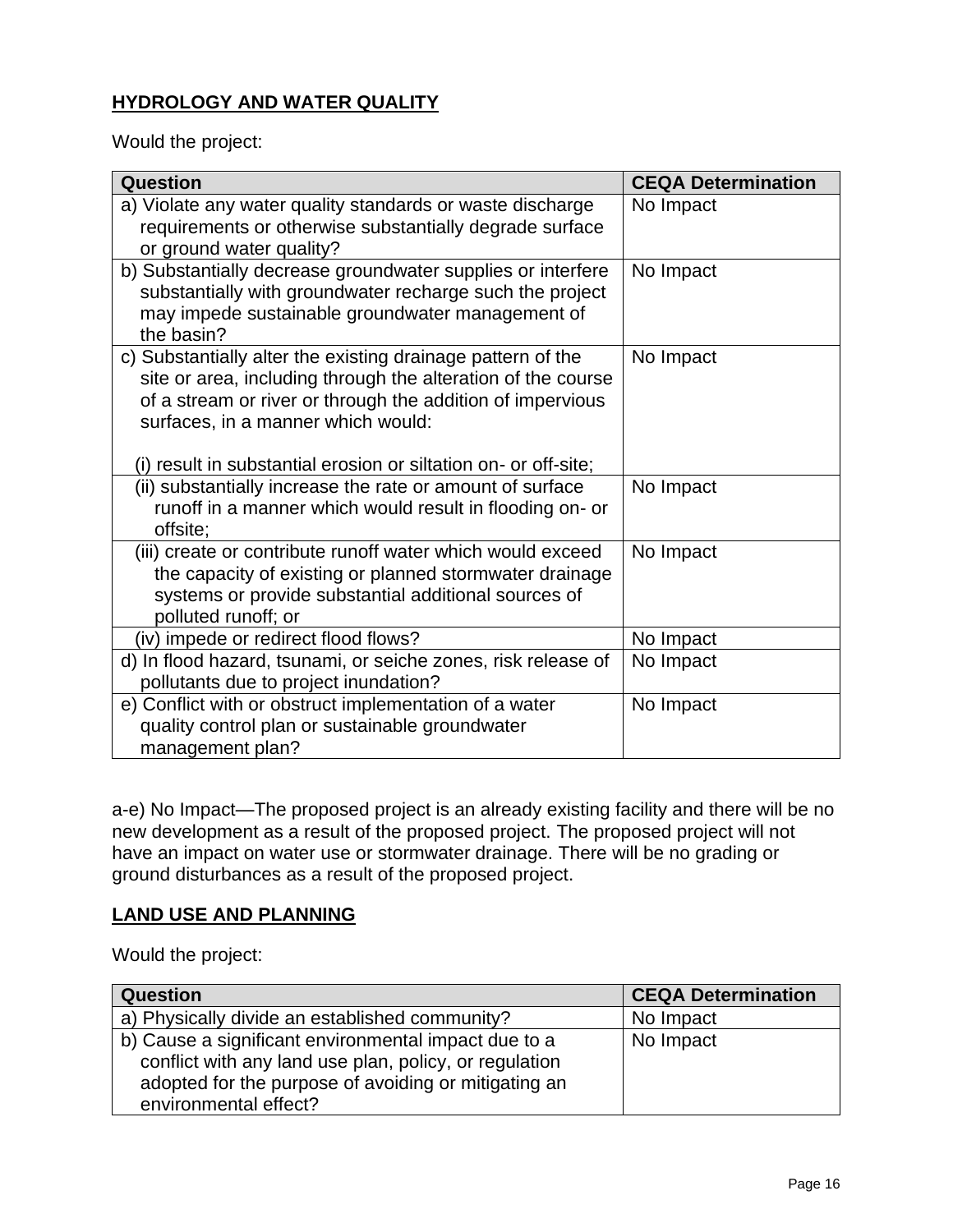a) No Impact—The proposed project is an already existing facility and will not physically divide an established community.

b) No Impact—The proposed project does not conflict with any land use plan, policy, or regulation adopted for the purpose of avoiding or mitigating an environmental effect

### **MINERAL RESOURCES**

Would the project:

| <b>Question</b>                                              | <b>CEQA Determination</b> |
|--------------------------------------------------------------|---------------------------|
| a) Result in the loss of availability of a known mineral     | No Impact                 |
| resource that would be of value to the region and the        |                           |
| residents of the state?                                      |                           |
| b) Result in the loss of availability of a locally-important | No Impact                 |
| mineral resource recovery site delineated on a local         |                           |
| general plan, specific plan or other land use plan?          |                           |

a-b) No Impact—The proposed project is an already existing facility and no new development is being proposed.

## **NOISE**

Would the project result in:

| <b>Question</b>                                                                                                                                                                                                                                                                                                          | <b>CEQA Determination</b> |
|--------------------------------------------------------------------------------------------------------------------------------------------------------------------------------------------------------------------------------------------------------------------------------------------------------------------------|---------------------------|
| a) Generation of a substantial temporary or permanent<br>increase in ambient noise levels in the vicinity of the<br>project in excess of standards established in the local<br>general plan or noise ordinance, or applicable standards<br>of other agencies?                                                            | No Impact                 |
| b) Generation of excessive groundborne vibration or<br>groundborne noise levels?                                                                                                                                                                                                                                         | No Impact                 |
| c) For a project located within the vicinity of a private<br>airstrip or an airport land use plan or, where such a plan<br>has not been adopted, within two miles of a public airport<br>or public use airport, would the project expose people<br>residing or working in the project area to excessive noise<br>levels? | No Impact                 |

a-c) No Impact—The proposed project is not changing equipment being used on-site and the processes used will remain the same. The proposed project is already an existing facility, and it is within two miles of a public airport or public use airport (Sutter County Airport).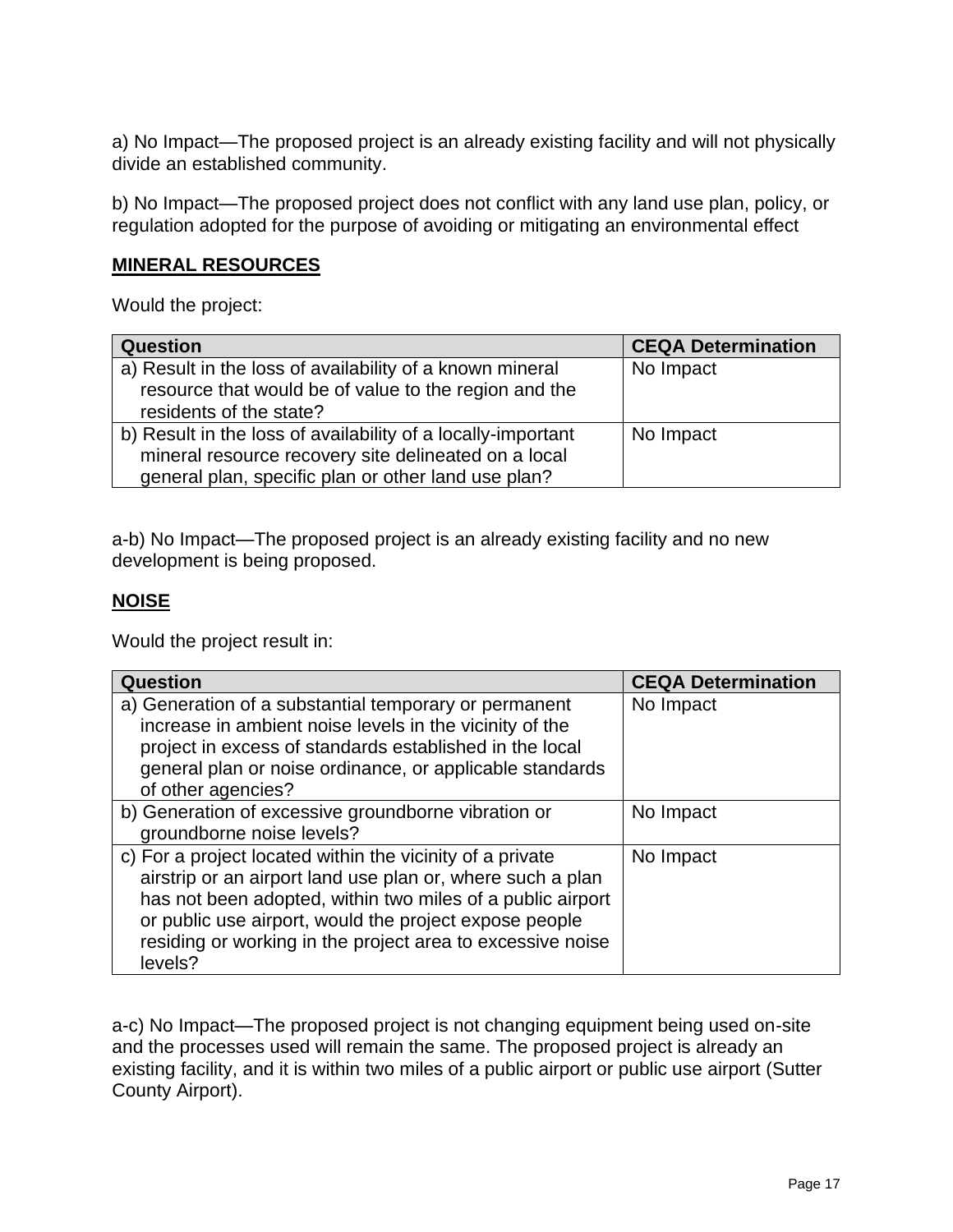## **POPULATION AND HOUSING**

Would the project:

| <b>Question</b>                                         | <b>CEQA Determination</b> |
|---------------------------------------------------------|---------------------------|
| a) Induce substantial unplanned population growth in an | No Impact                 |
| area, either directly (for example, by proposing new    |                           |
| homes and businesses) or indirectly (for example,       |                           |
| through extension of roads or other infrastructure)?    |                           |
| b) Displace substantial numbers of existing people or   | No Impact                 |
| housing, necessitating the construction of replacement  |                           |
| housing elsewhere?                                      |                           |

a-b) No Impact—The proposed project is for an increase in annual charges per year and no new development or construction is proposed.

#### **PUBLIC SERVICES**

Would the project result in substantial adverse physical impacts associated with the provision of new or physically altered governmental facilities, need for new or physically altered governmental facilities, the construction of which could cause significant environmental impacts, in order to maintain acceptable service ratios, response times or other performance objectives for any of the following public services:

| <b>Question</b>             | <b>CEQA Determination</b> |
|-----------------------------|---------------------------|
| a) Fire protection?         | No Impact                 |
| b) Police protection?       | No Impact                 |
| c) Schools?                 | No Impact                 |
| d) Parks?                   | No Impact                 |
| e) Other public facilities? | No Impact                 |

a-e) No Impact—The proposed project is an already existing facility, and no construction is being proposed. The proposed project would not alter any government facilities.

#### **RECREATION**

| <b>Question</b>                                                | <b>CEQA Determination</b> |
|----------------------------------------------------------------|---------------------------|
| a) Would the project increase the use of existing              | No Impact                 |
| neighborhood and regional parks or other recreational          |                           |
| facilities such that substantial physical deterioration of     |                           |
| the facility would occur or be accelerated?                    |                           |
| b) Does the project include recreational facilities or require | No Impact                 |
| the construction or expansion of recreational facilities       |                           |
| which might have an adverse physical effect on the             |                           |
| environment?                                                   |                           |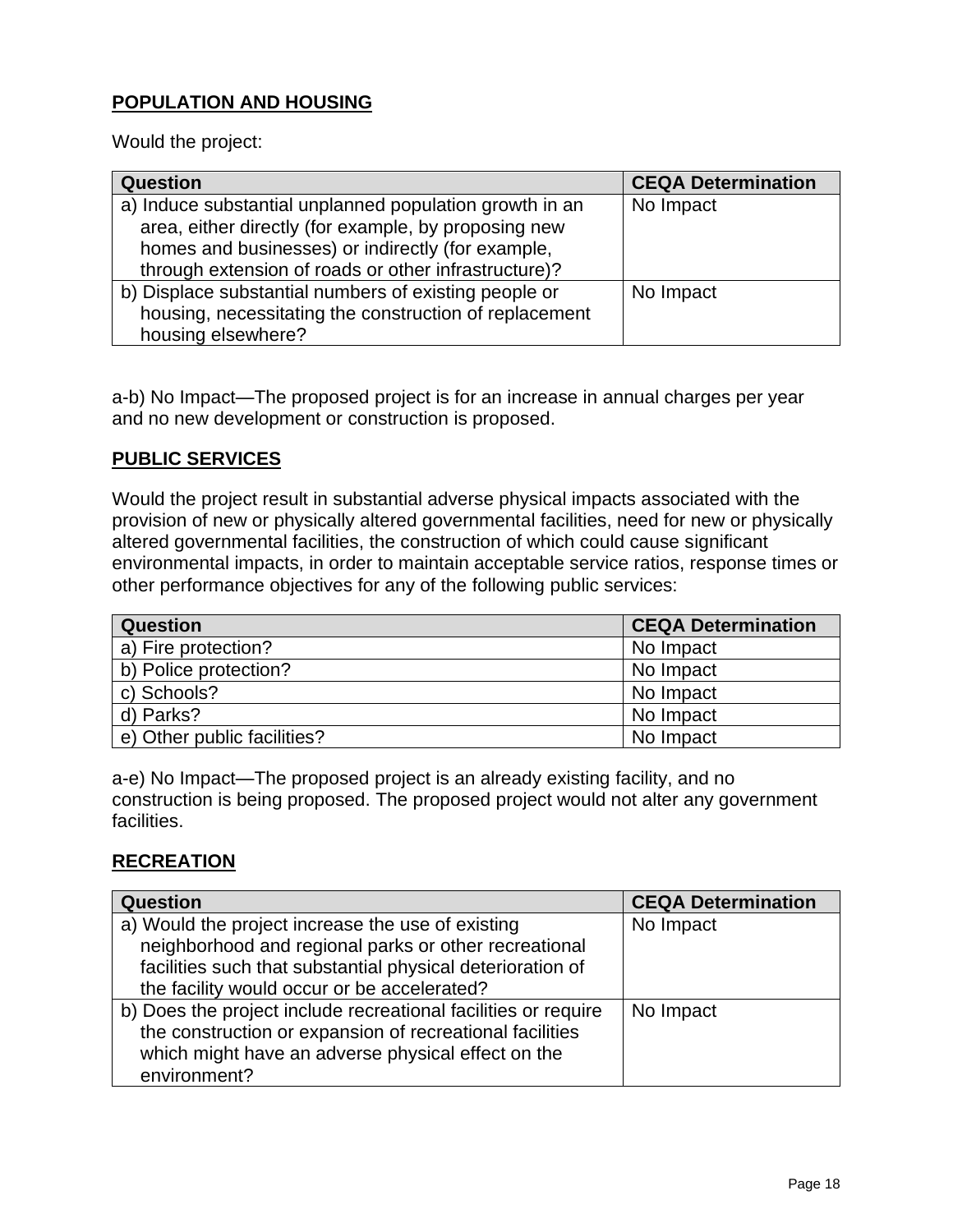a-b) No Impact—The proposed project is an already existing facility, and it does not include the development of new recreational facilities.

## **TRANSPORTATION**

Would the project:

| <b>Question</b>                                            | <b>CEQA Determination</b> |
|------------------------------------------------------------|---------------------------|
| a) Conflict with a program, plan, ordinance, or policy     | No Impact                 |
| addressing the circulation system, including transit,      |                           |
| roadway, bicycle and pedestrian facilities?                |                           |
| b) Would the project conflict or be inconsistent with CEQA | No Impact                 |
| Guidelines section 15064.3, subdivision (b)?               |                           |
| c) Substantially increase hazards due to a geometric       | No Impact                 |
| design feature (e.g., sharp curves or dangerous            |                           |
| intersections) or incompatible uses (e.g., farm            |                           |
| equipment)?                                                |                           |
| d) Result in inadequate emergency access?                  | No Impact                 |

a-e) No Impact—The proposed project is an already existing facility and design features will not change.

## **TRIBAL CULTURAL RESOURCES**

Would the project cause a substantial adverse change in the significance of a tribal cultural resource, defined in Public Resources Code section 21074 as either a site, feature, place, cultural landscape that is geographically defined in terms of the size and scope of the landscape, sacred place, or object with cultural value to a California Native American tribe, and that is:

| <b>Question</b>                                                 | <b>CEQA Determination</b> |
|-----------------------------------------------------------------|---------------------------|
| a) Listed or eligible for listing in the California Register of | No Impact                 |
| Historical Resources, or in a local register of historical      |                           |
| resources as defined in Public Resources Code section           |                           |
| $5020.1(k)$ , or                                                |                           |
| b) A resource determined by the lead agency, in its             | No Impact                 |
| discretion and supported by substantial evidence, to be         |                           |
| significant pursuant to criteria set forth in subdivision (c)   |                           |
| of Public Resources Code Section 5024.1. In applying            |                           |
| the criteria set forth in subdivision (c) of Public Resource    |                           |
| Code Section 5024.1, the lead agency shall consider the         |                           |
| significance of the resource to a California Native             |                           |
| American tribe.                                                 |                           |

a-b) No Impact—The proposed project is already existing facility and it not listed or eligible for listing in the California Register of Historical Resources, or in a local register of historical resources.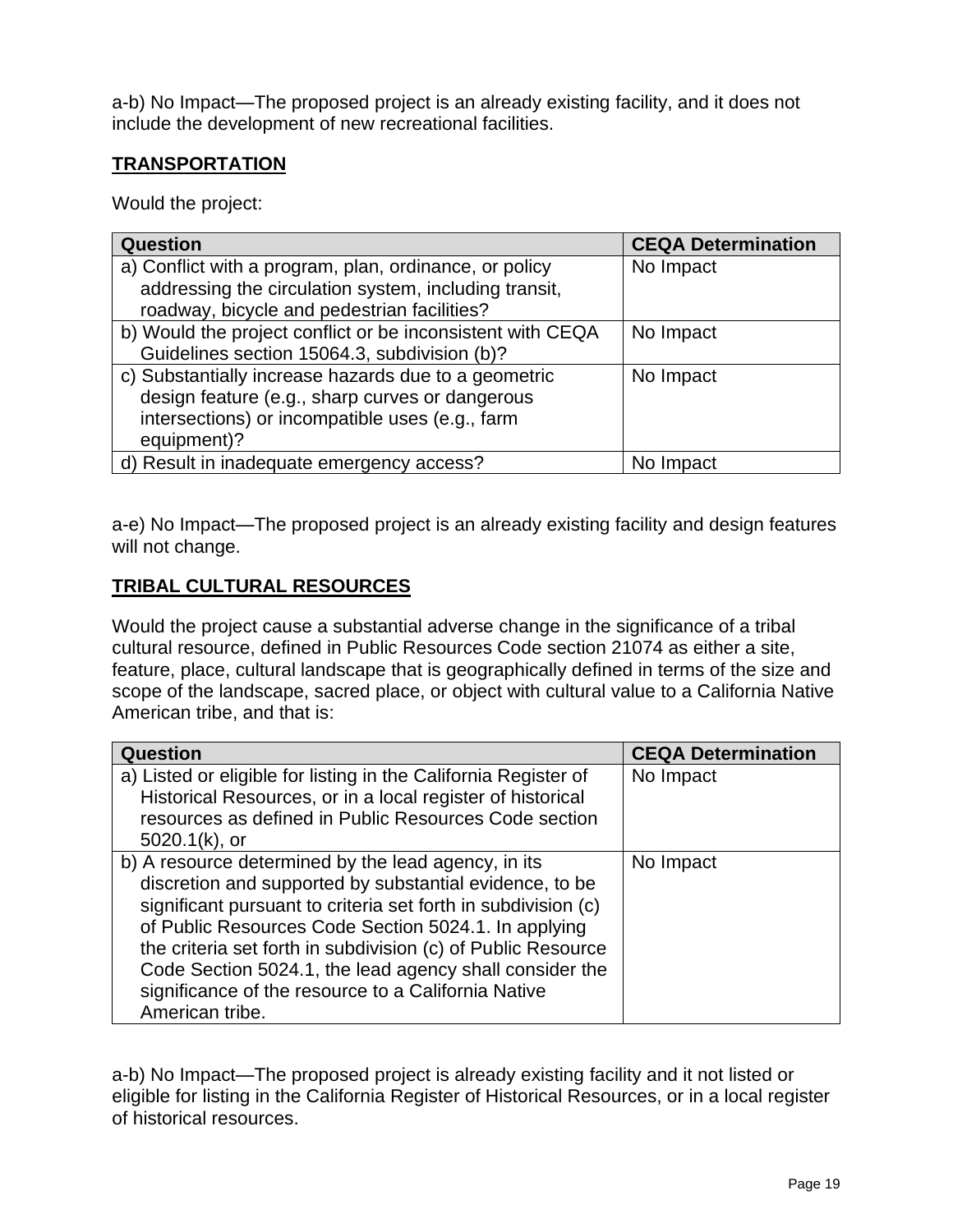# **UTILITIES AND SERVICE SYSTEMS**

Would the project:

| Question                                                                                                                                                                                                                                                                                            | <b>CEQA Determination</b> |
|-----------------------------------------------------------------------------------------------------------------------------------------------------------------------------------------------------------------------------------------------------------------------------------------------------|---------------------------|
| a) Require or result in the relocation or construction of new<br>or expanded water, wastewater treatment or storm water<br>drainage, electric power, natural gas, or<br>telecommunications facilities, the construction or<br>relocation of which could cause significant environmental<br>effects? | No Impact                 |
| b) Have sufficient water supplies available to serve the<br>project and reasonably foreseeable future development<br>during normal, dry and multiple dry years?                                                                                                                                     | No Impact                 |
| c) Result in a determination by the wastewater treatment<br>provider which serves or may serve the project that it has<br>adequate capacity to serve the project's projected<br>demand in addition to the provider's existing<br>commitments?                                                       | No Impact                 |
| d) Generate solid waste in excess of State or local<br>standards, or in excess of the capacity of local<br>infrastructure, or otherwise impair the attainment of solid<br>waste reduction goals?                                                                                                    | No Impact                 |
| e) Comply with federal, state, and local management and<br>reduction statutes and regulations related to solid waste?                                                                                                                                                                               | No Impact                 |

a-e) No Impact—The proposed project is an already existing facility, and the project would not result in substantial physical impacts to utilities and serve systems.

#### **WILDFIRE**

If located in or near state responsibility areas or lands classified as very high fire hazard severity zones, would the project:

| <b>Question</b>                                           | <b>CEQA Determination</b> |
|-----------------------------------------------------------|---------------------------|
| a) Substantially impair an adopted emergency response     | No Impact                 |
| plan or emergency evacuation plan?                        |                           |
| b) Due to slope, prevailing winds, and other factors,     | No Impact                 |
| exacerbate wildfire risks, and thereby expose project     |                           |
| occupants to, pollutant concentrations from a wildfire or |                           |
| the uncontrolled spread of a wildfire?                    |                           |
| c) Require the installation or maintenance of associated  | No Impact                 |
| infrastructure (such as roads, fuel breaks, emergency     |                           |
| water sources, power lines or other utilities) that may   |                           |
| exacerbate fire risk or that may result in temporary or   |                           |
| ongoing impacts to the environment?                       |                           |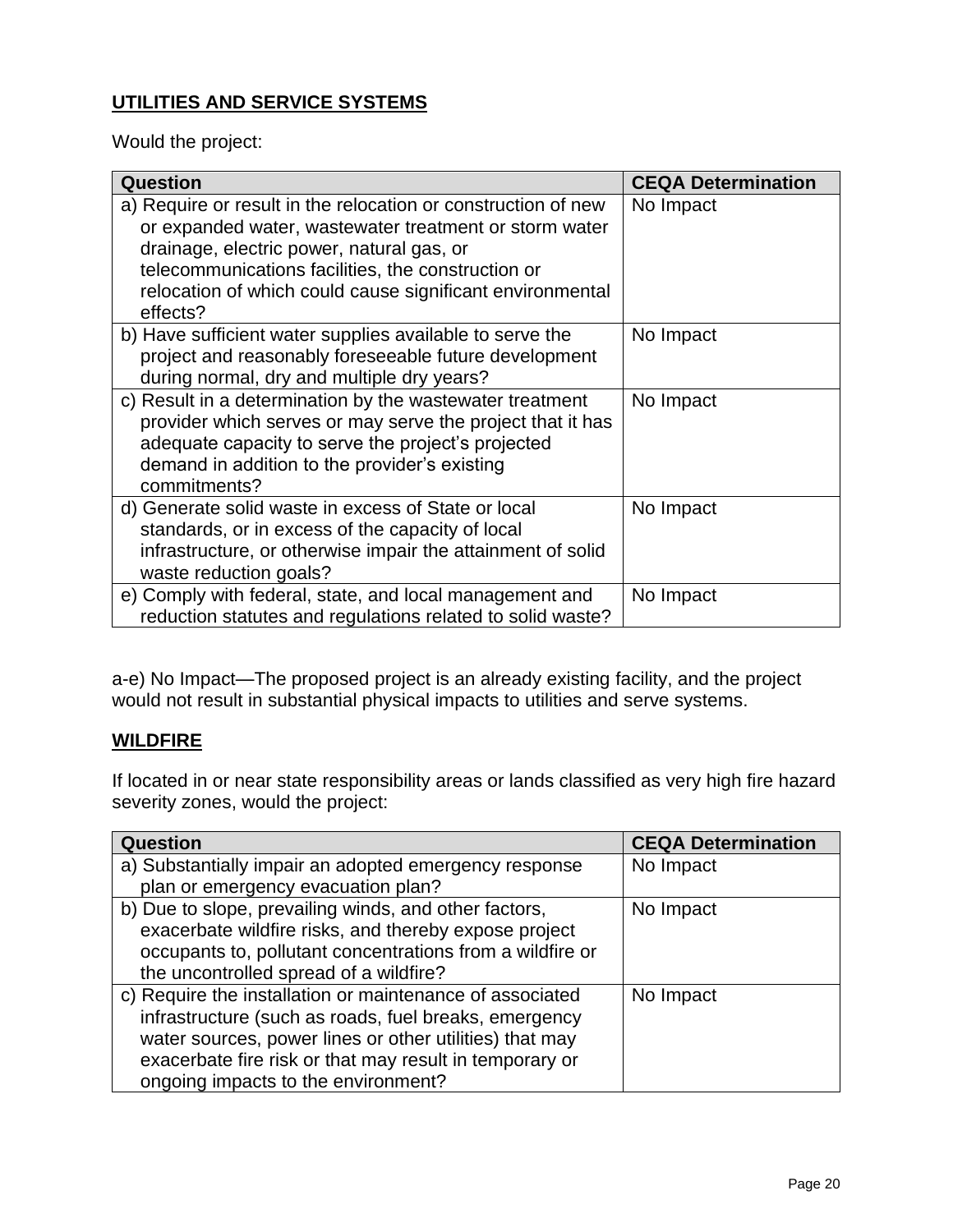| <b>Question</b>                                                                                                                    | <b>CEQA Determination</b> |
|------------------------------------------------------------------------------------------------------------------------------------|---------------------------|
| d) Expose people or structures to significant risks, including   No Impact<br>downslope or downstream flooding or landslides, as a |                           |
| result of runoff, post-fire slope instability, or drainage<br>changes?                                                             |                           |

a-d) No Impact—The proposed project is an already existing facility and would not substantially impair an adopted emergency response plan or emergency evacuation plan. The proposed project is not located within a State Responsibility Area established by CalFire. The proposed project is an already existing facility. Therefore, impacts by wildfire will have no impact.

## **MANDATORY FINDINGS OF SIGNIFICANCE**

| Question                                                                                                                                                                                                                                                                                                                                                                                                                                                                                                     | <b>CEQA Determination</b>       |
|--------------------------------------------------------------------------------------------------------------------------------------------------------------------------------------------------------------------------------------------------------------------------------------------------------------------------------------------------------------------------------------------------------------------------------------------------------------------------------------------------------------|---------------------------------|
| a) Does the project have the potential to substantially<br>degrade the quality of the environment, substantially<br>reduce the habitat of a fish or wildlife species, cause a<br>fish or wildlife population to drop below self-sustaining<br>levels, threaten to eliminate a plant or animal community,<br>substantially reduce the number or restrict the range of a<br>rare or endangered plant or animal or eliminate important<br>examples of the major periods of California history or<br>prehistory? | No Impact                       |
| b) Does the project have impacts that are individually<br>limited, but cumulatively considerable? ("Cumulatively<br>considerable" means that the incremental effects of a<br>project are considerable when viewed in connection with<br>the effects of past projects, the effects of other current<br>projects, and the effects of probable future projects)?                                                                                                                                                | Less Than Significant<br>Impact |
| c) Does the project have environmental effects which will<br>cause substantial adverse effects on human beings,<br>either directly or indirectly?                                                                                                                                                                                                                                                                                                                                                            | Less Than Significant<br>Impact |

a) No Impact—The proposed project is an already existing facility and would not change the physical environment at the project site. The site is not located within a sensitive or critical habitat area. The proposed project will not eliminate important examples of the major periods of California History or prehistory.

b) Less Than Significant—The proposed project is not expected to have impacts that are cumulatively considerable.

c) Less Than Significant—The proposed project will not cause substantial adverse effects on human beings, either directly or indirectly.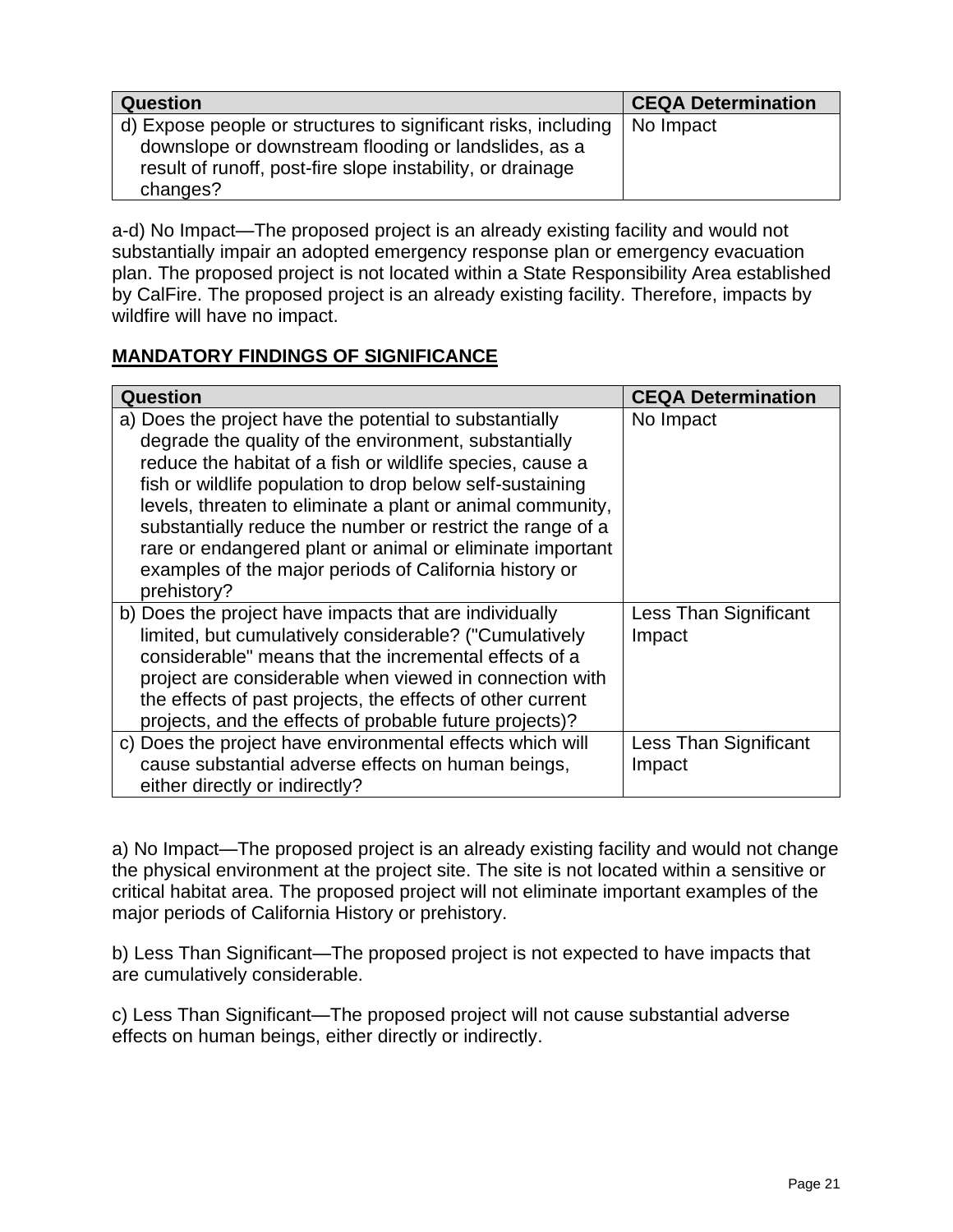#### **MITIGATION MONITORING PLAN FOR: P28010 Chapel of the Twin Cities**

#### **Air Quality Mitigation Measures (AQMM) I.1:**

- 1. The facility shall not cremate more than 4 charges per day or 1,000 charges per calendar year.
- 2. The cremation retort shall be used exclusively for the cremation of human remains.
- 3. The cremation retort shall be fueled exclusively with natural gas.
- 4. The operating temperature in the secondary chamber of the retort shall be maintained at or above 1,500 degrees Fahrenheit for the entire duration of its cremation cycle.
- 5. The owner/operator shall equip and maintain the retort with a continuous temperature monitoring and recording device to ensure compliance with the operating temperature requirements of this Permit to Operate.
- 6. An operator shall be present at all times during each cremation process.
- 7. A manufacturer's installation and maintenance manual for the retort shall be maintained at the facility and shall be made available to District personnel upon request.
- 8. The cremation retort shall be operated and maintained in accordance with manufacturer specifications.

#### **Timing/Implementation**

Prior to issuance of authority to construct/permit to operate.

#### **Enforcement/Monitoring**

FRAQMD shall confirm compliance with this measure prior to and during operation through facility inspection and review of throughput report.

| <b>Verification Cost</b> | <b>Date Complete</b> |
|--------------------------|----------------------|
| Fee based                |                      |
|                          |                      |